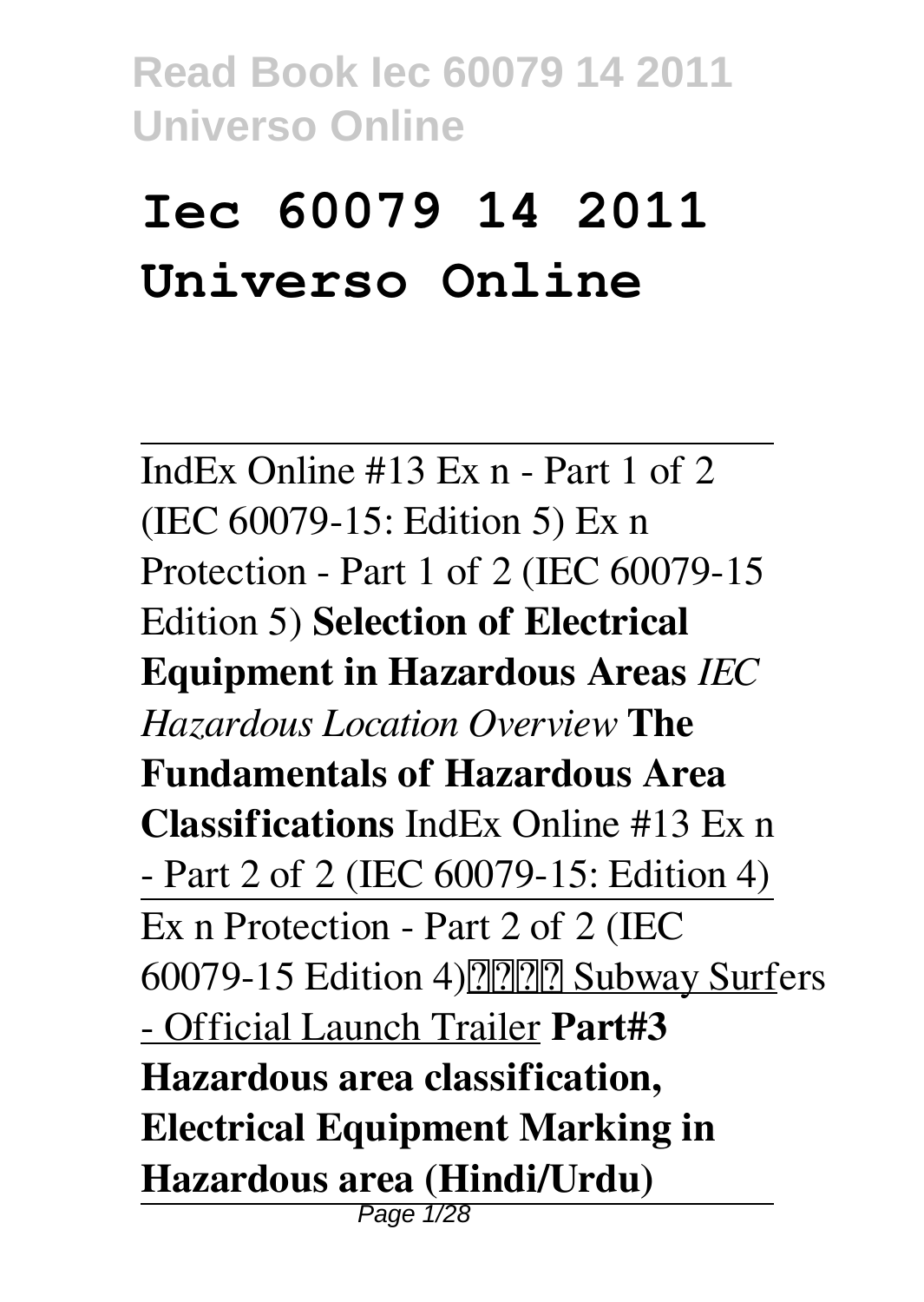Protecting Electrical Equipment in Hazardous Locations

Oprah Interviews Betty Broderick Who Killed Her Ex-Husband \u0026 New Wife | The Oprah Winfrey Show | **OWN** 

A New Standard for ATEX Webinar *What is Ground? Earth Ground/Earthing* IEC/TR 61641 Internal arc fault test *Exd explosion test How to read p\u0026id(pipe \u0026 instrument drawings) Rental Overview Surge / Combination Wave Generator for IEC / EN 61000 4 5* Appleton Electric - Understanding the NEC's Hazardous Location Guidelines 1996 IEC Standard || International Electrical Standard**Understanding Hazardous Area Classification** *Simply Explained: What Is Ex e and What Are the* Page 2/28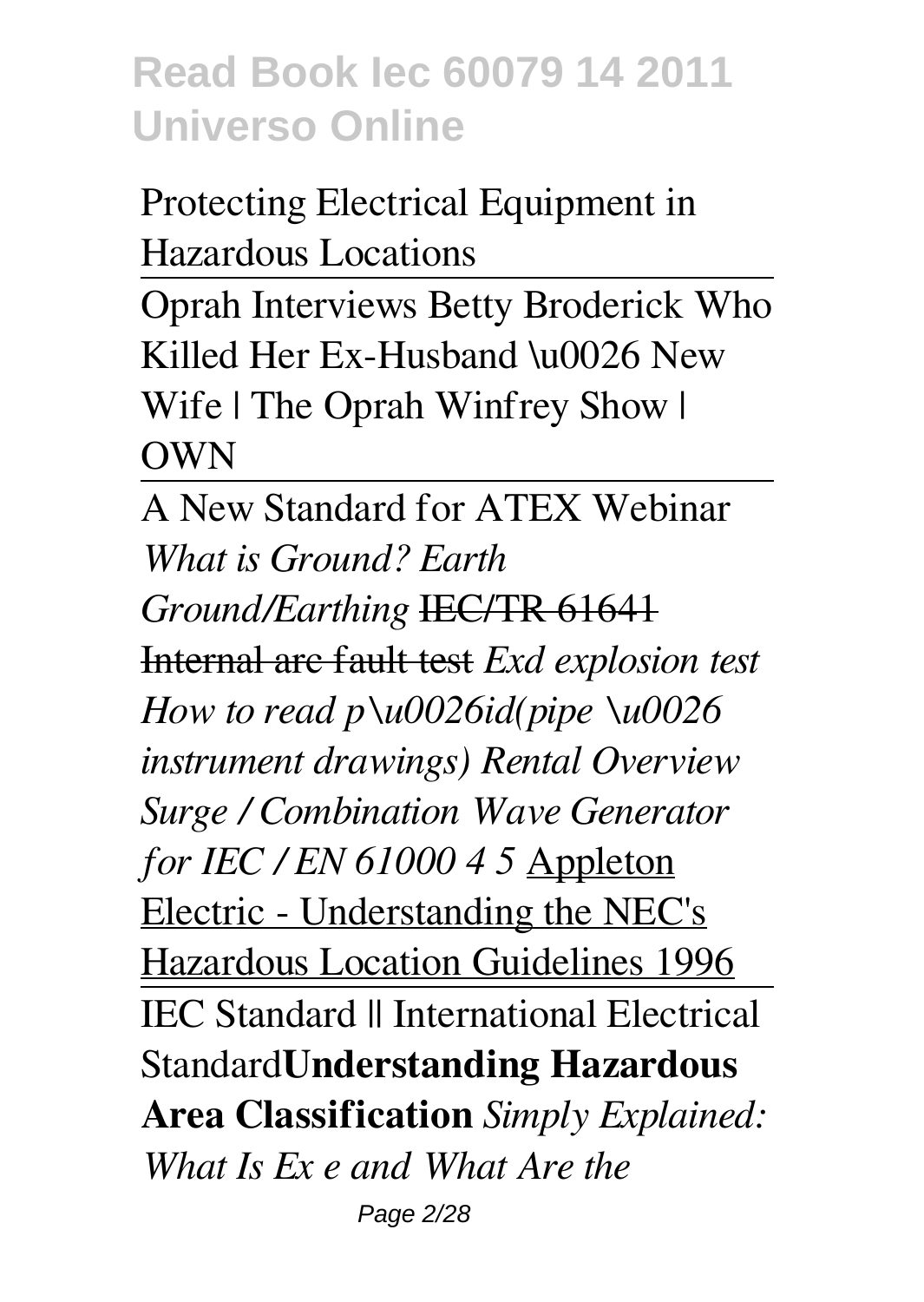*Configuration Options?* Understanding NEMA 7 enclosures *Temple Run Forever* ATEX – Principles and Practice Sizing Pull and Junction Boxes made Easy Power cord simple fix for Apple's MacBook charger when it no longer charges *(Update) New Headway Elementary Student's Book 4th :All Units -01-12 Full How to do ATEX / DSEAR / IEC 60079 / Maintenance inspection with Beamex bMobile technology* **5 Myths of Electrical Design in Hazardous Locations** NEC Hazardous Location Overview Iec 60079 14 2011 IEC 60079-0:2011 specifies the general requirements for construction, testing and marking of electrical equipment and Ex Components intended for use in explosive atmospheres.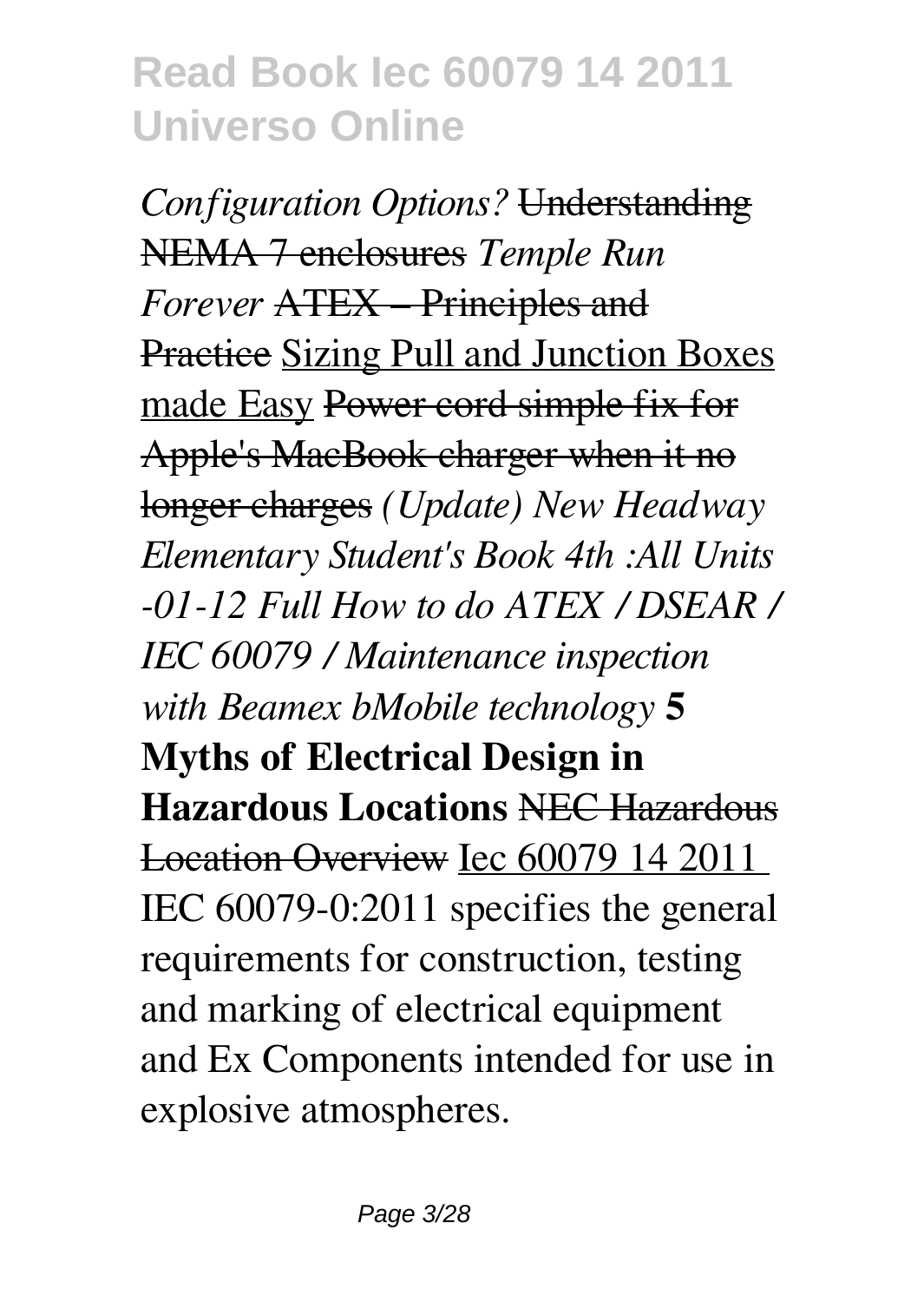IEC 60079-0:2011 | IEC Webstore GOST IEC 60079-1-2013: Explosive atmospheres. Part 1. Equipment protection by flameproof enclosures «d» GOST IEC 60079-14-2013: Explosive atmospheres. Part 14. Electrical installations design, selection and erection. GOST IEC 60079-17-2011: Explosive atmospheres. Part 17. Electrical installations inspection and maintenance

#### GOST IEC 60079-14-2011 - Russian Gost

There is currently a key difference between the current IEC 60079-14: 2013 Standard and previous versions of BS EN 60079 -14:2008 & IEC 60079- 14: 2007 for use of electrical

Page 4/28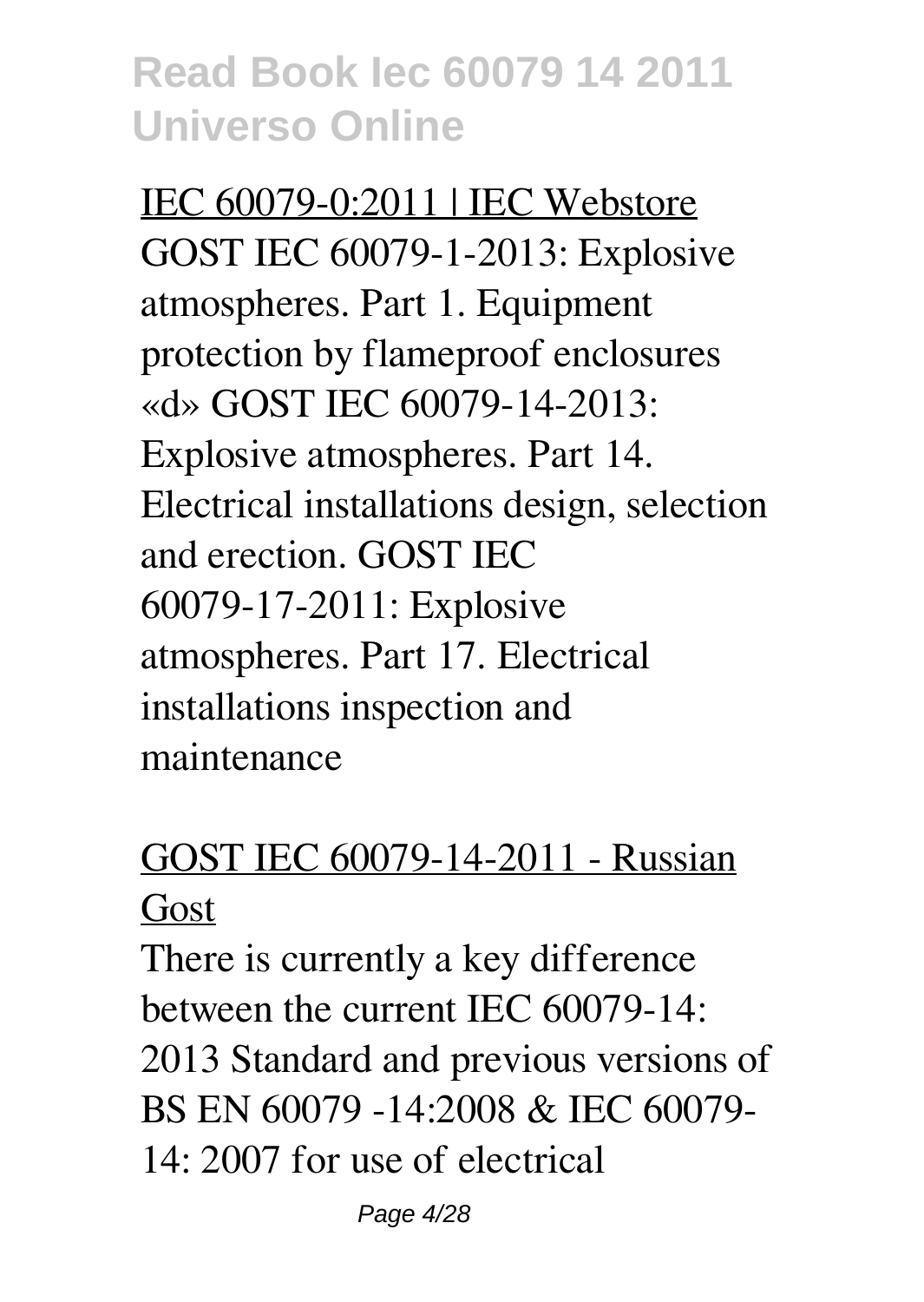equipment in potentially explosive atmospheres in that the IEC Standard currently allows the Duty Holder to use a 'standard' Ex certified flameproof gland as opposed to a Ex certified 'barrier gland' without the ...

Use of Barrier Glands in Potentially Explosive Atmospheres ... July 2012 INTERNATIONAL ELECTROTECHNICAL COMMISSION (IEC) SYSTEM FOR THE CERTIFICATION TO STANDARDS RELATING TO EQUIPMENT FOR USE IN EXPLOSIVE ATMOSPHERES IECEx 60079-14 FAR (New) TITLE: Facility Audit Report Form (FAR) – Installation and Initial Inspection (IECEx 03-3 Installation and Initial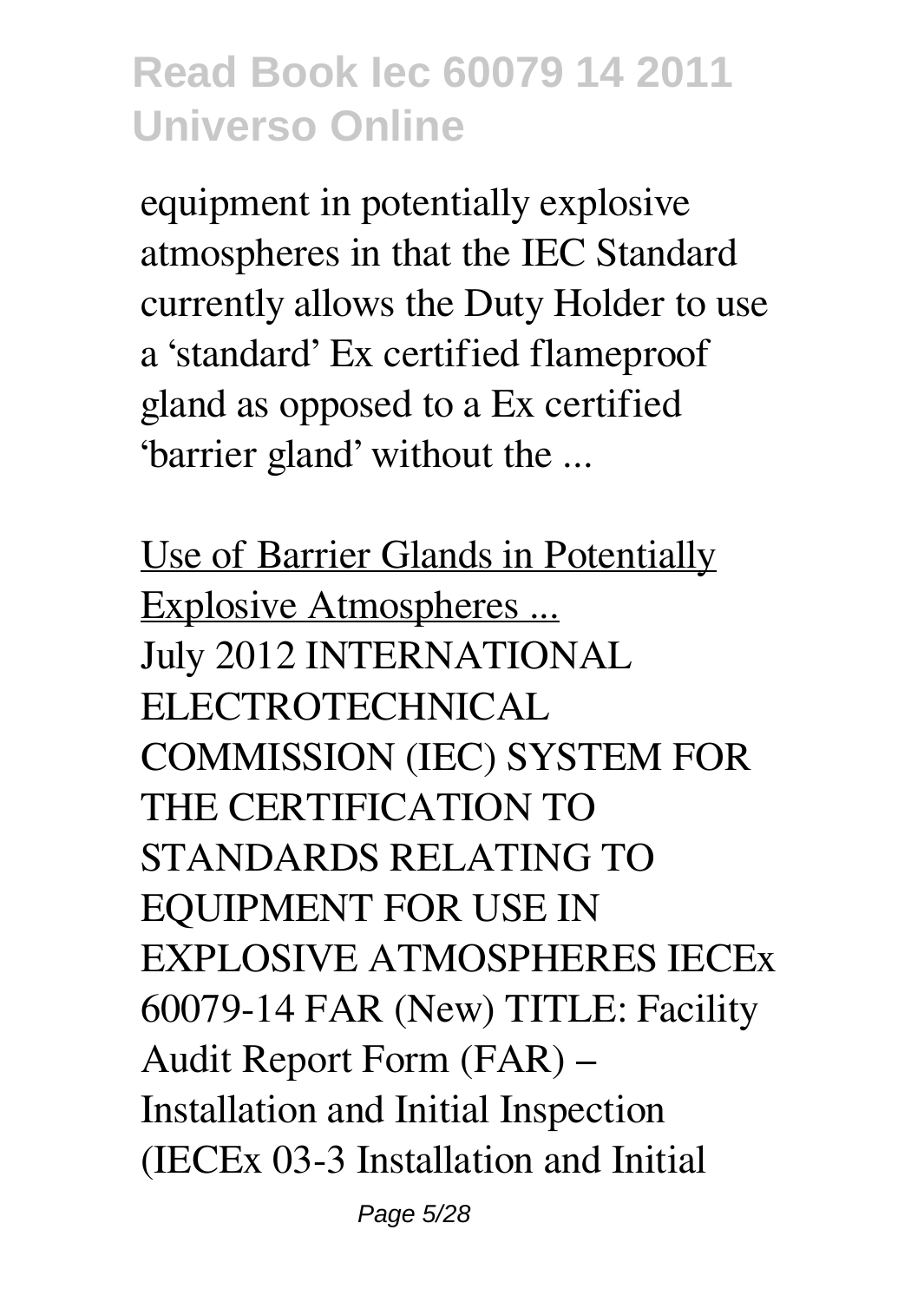Inspection Scheme)

IECEx 60079-14 FAR (New) 19/30405943 DC BS EN IEC 60079-14. Explosive atmospheres. Part 14. Electrical installations design, selection and erection BS EN IEC 60079-0:2018 Explosive atmospheres. Equipment. General requirements BS EN 62745:2017+A11:2020 Safety of machinery. Requirements for cableless control systems of machinery

#### BS EN 60079-14:2014 - BSI -

#### **Standards**

It supersedes the previous edition published in 2011 as CAN/CSA-C22.2 No. 60079-11 (adopted IEC 60079-11:2006). It is one in a series of Standards issued by CSA Group under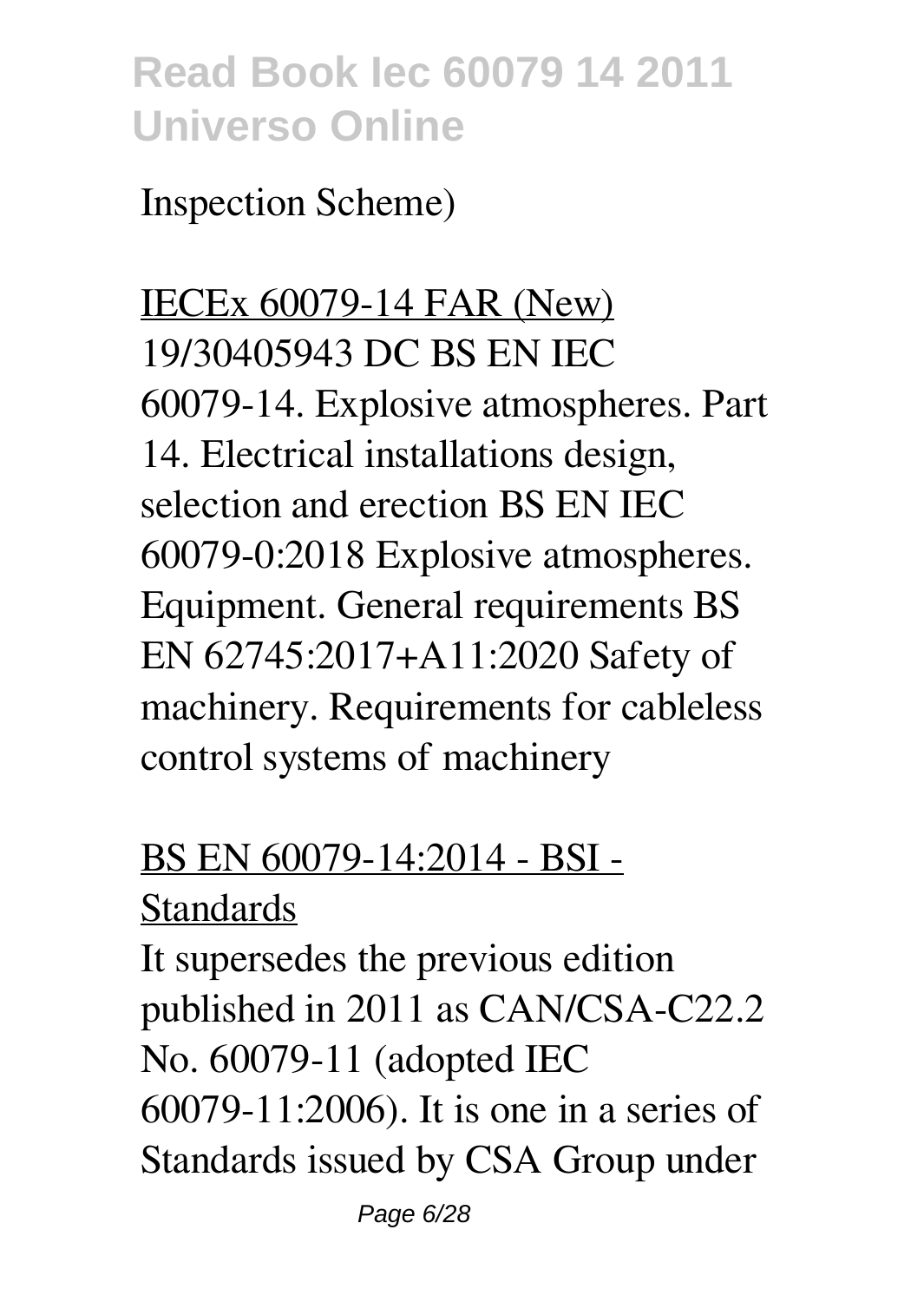Part II of the Canadian Electrical Code.

CAN/CSA C22.2 No. 60079-11-2014 - CAN/CSA-C22.2 NO. 60079 ... IEC 60079-11:2011 specifies the construction and testing of intrinsically safe apparatus intended for use in an explosive atmosphere and for associated apparatus, which is intended for connection to intrinsically safe circuits which enter such atmospheres.

IEC 60079-11:2011 | IEC Webstore IEC 60079-14:2013 contains the specific requirements for the design, selection, erection and initial inspection of electrical installations in, or associated with, explosive atmospheres.

#### IEC 60079-14:2013 | IEC Webstore

Page 7/28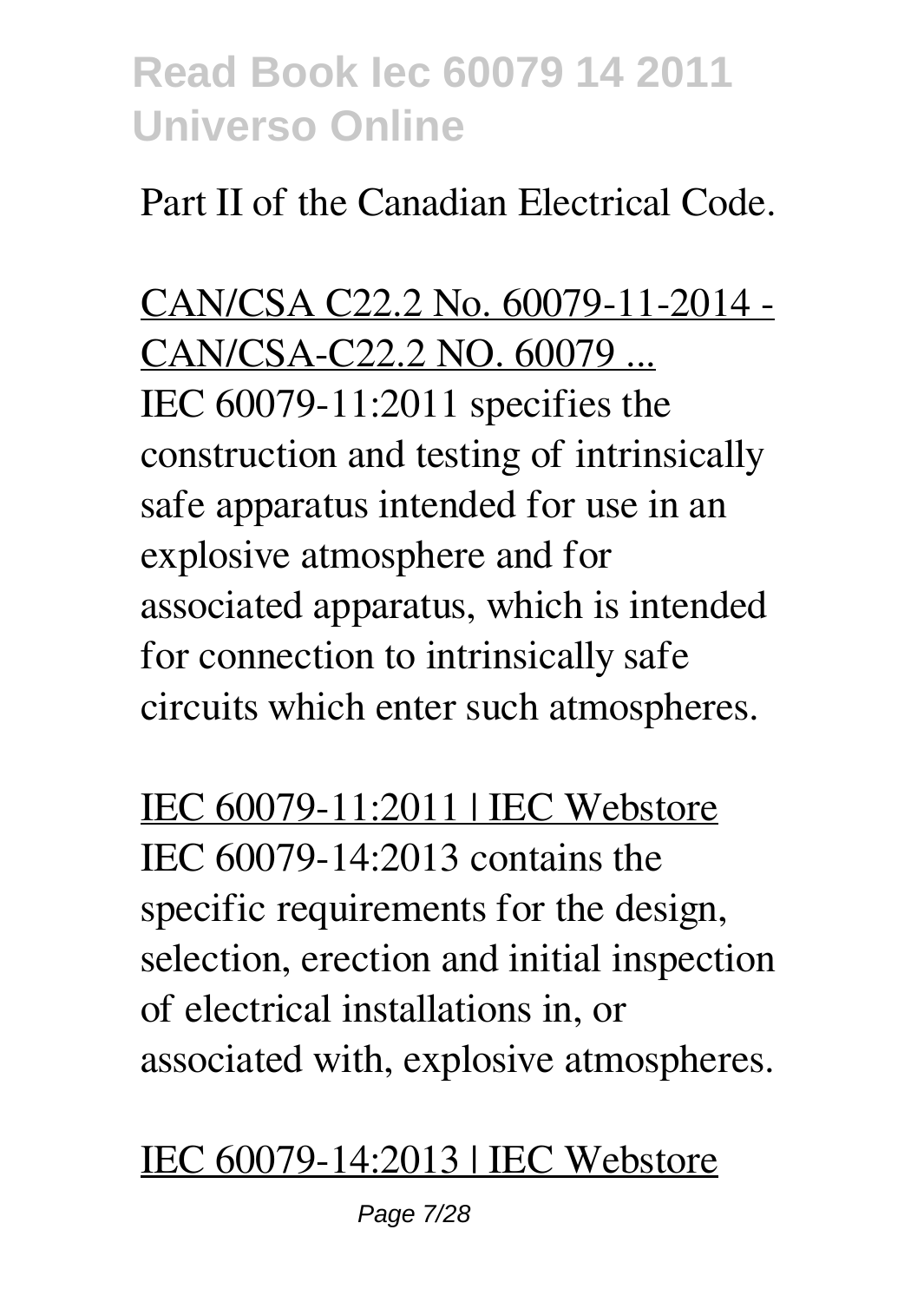This sixth edition cancels and replaces the fifth edition of IEC 60079-11 published in 2006, the first edition of IEC 61241-11 published in 2005, and partially replaces the second edition of IEC 60079-27 published in 2008 and constitutes a full technical revision. The significant changes with respect to the previous edition are listed below: $\langle$ br $\rangle$ > - Inclusion of non-edition specific references ...

NEK IEC 60079-11:2011 - standard.no IEC 60079-35-1:2011 specifies requirements for the construction, testing and marking of caplights, including caplights with a point of connection for other equipment, for use in mines susceptible to firedamp (Group I - electrical equipment for

Page 8/28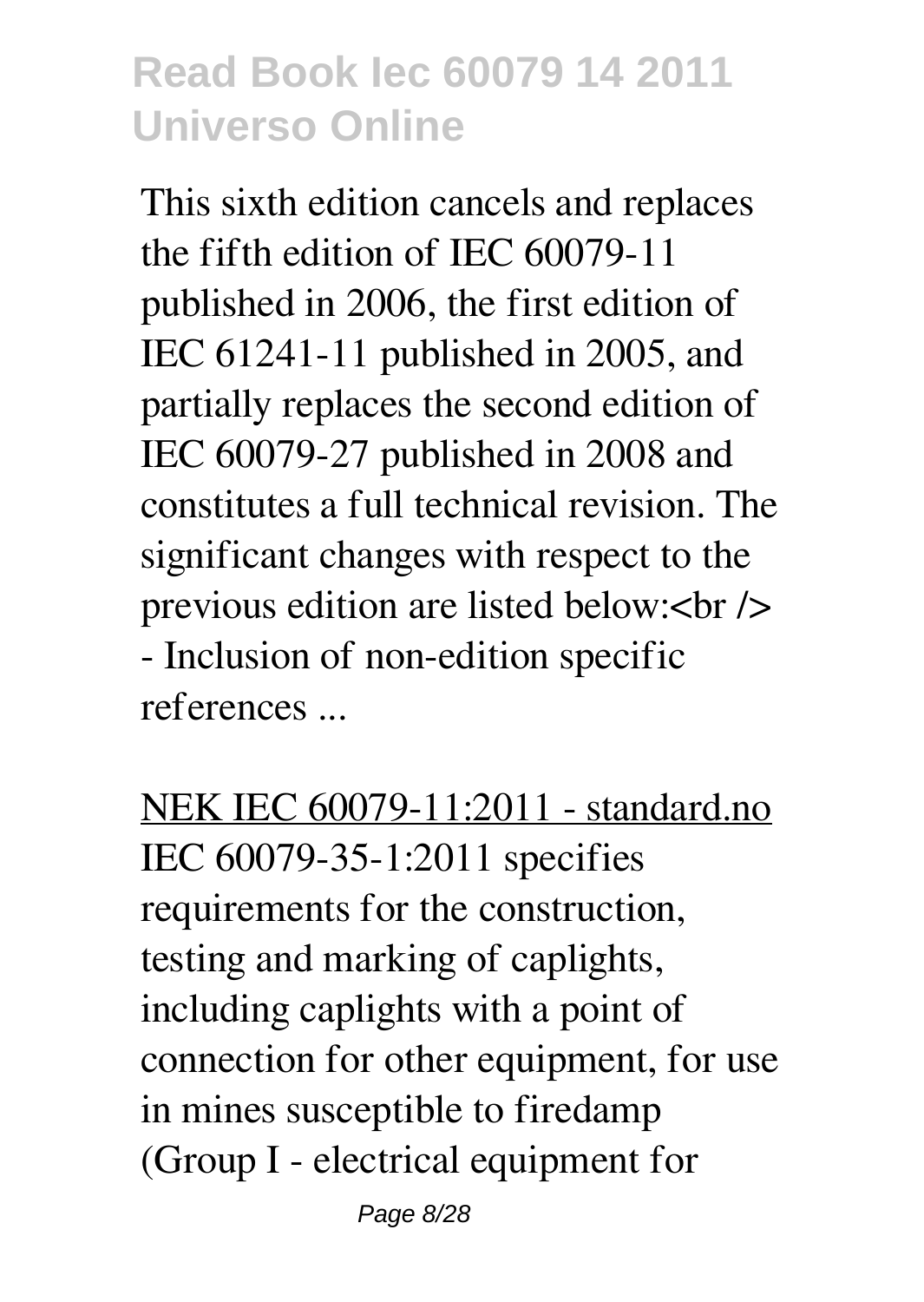explosive gas atmospheres as defined in IEC 60079-0).

IEC 60079-35-1:2011 | IEC Webstore IEC 60079-11:2011 specifies the construction and testing of intrinsically safe apparatus intended for use in an explosive atmosphere and for associated apparatus, which is intended for connection to intrinsically safe circuits which enter such atmospheres.

#### IEC 60079-11:2011 RLV | IEC Webstore

After a great deal of debate, the new Hazardous Area Installation Standard EN60079-14:2014 has been issued and is published as an IEC and EN Standard. As a BS EN Standard there is a rather unusual section essentially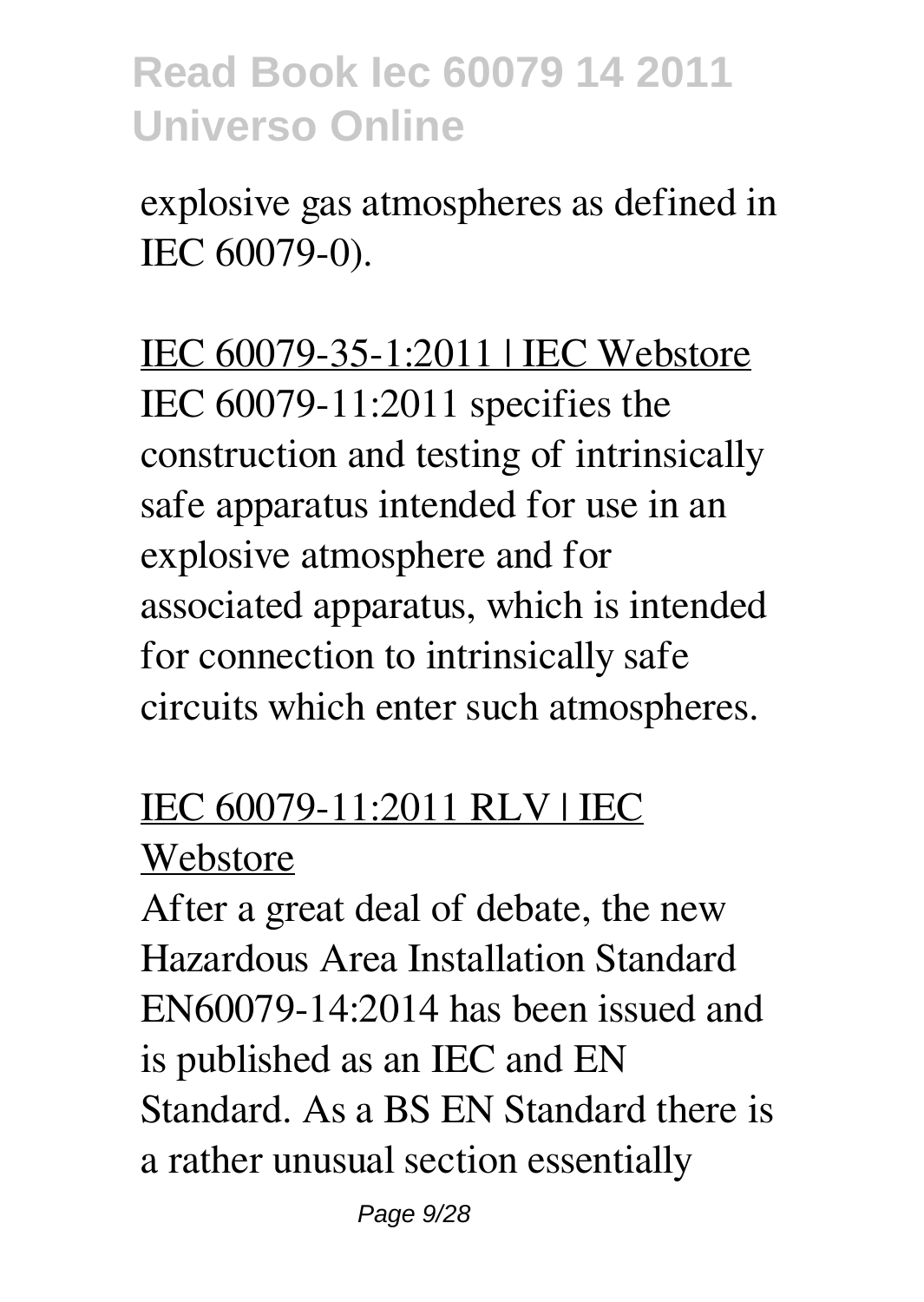saying that although the Standard is published, the UK takes issue with certain parts/changes!

#### New EN 60079-14:2014 Standard – Exveritas

IEC 60079-11:2011 specifies the construction and testing of intrinsically safe apparatus intended for use in an explosive atmosphere and for associated apparatus, which is intended for connection to intrinsically safe circuits which enter such atmospheres.

# IEC 60079-11 Ed. 6.0 b:2011 -

"Explosive atmospheres ...

Need help? Please read our search engine FAQ or contact us if you can't find what you are looking for.. Tip: Refine your search with our advanced

Page 10/28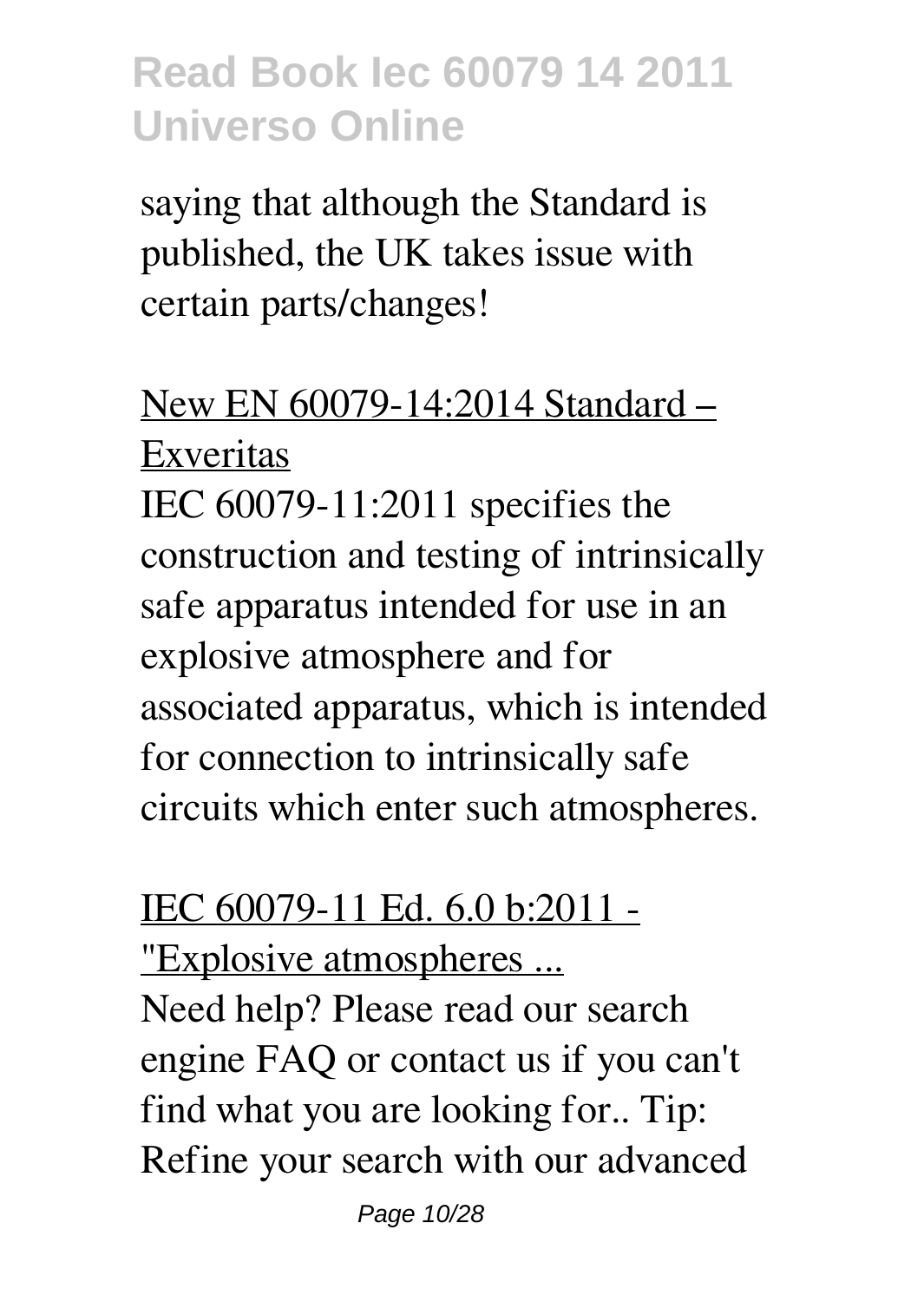search form.

Search results | IEC Webstore An IECEx CoC that includes reference to IEC 60079-14 shall state either within the IECEx CoC "Equipment" field, or as an attachment to the IECEx CoC, the specific Clauses of IEC 60079-14 that have been satisfied along with a schedule of Equipment including ALL items that comprise the Equipment assembly (including accessories such as entry devices, cable glands, blanking elements, breathing ...

#### IECEx

All discrete protective devices that can be schematically represented as individual devices apart from the cell are to be disabled for the purposes of

Page 11/28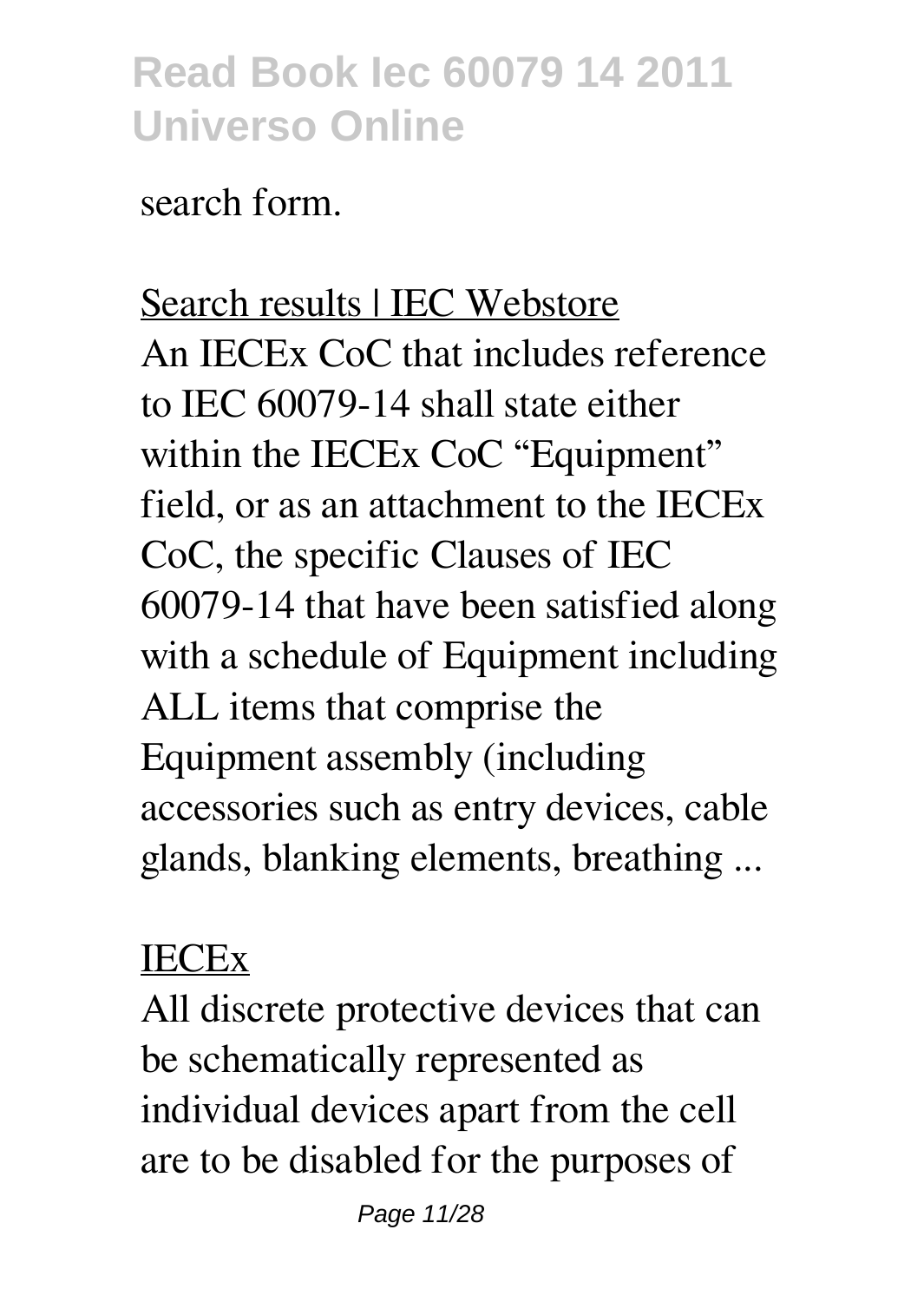testing according to IEC 60079- 11:2011, Subclause 10.5.3 b), regardless if they are located inside the cell or if they are external to the cell.

#### IEC 60079-11 Edition 6.0 2011-06 - Exveritas IEC 60079-11:2011/ISH4:2019 Interpretation Sheet 4 - Explosive atmospheres - Part 11: Equipment protection by intrinsic safety "i" TC 31/SC 31G; Additional information; Download; English/French. 64062EN-FR. CHF 0.-Sign in to download. Additional information. Details; History; Work in progress; Tags; Publication type : International Standard: Publication date: 2019-04-16: Edition: 6.0 ...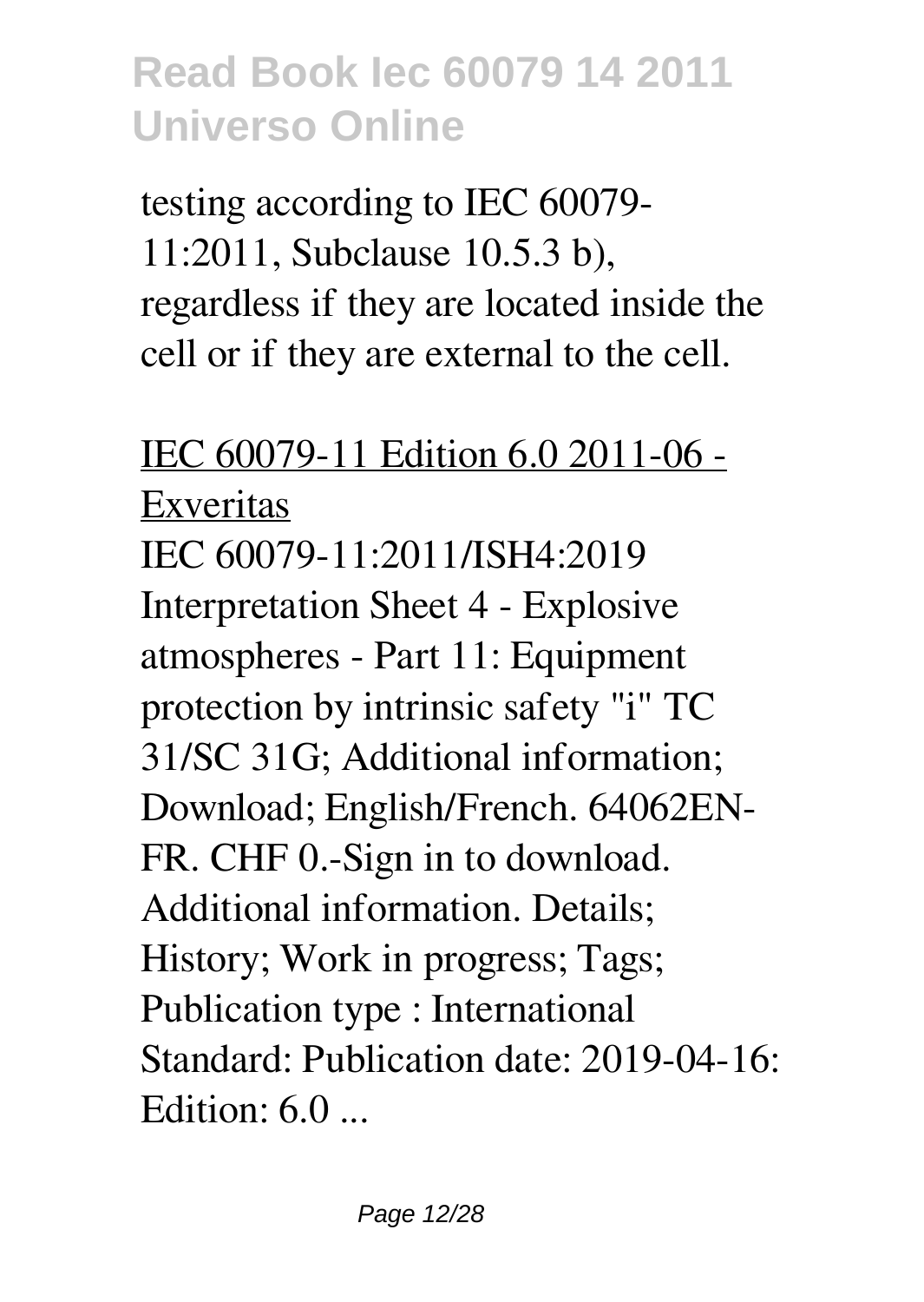#### IEC 60079-11:2011/ISH4:2019 | IEC Webstore

IEC 60079-14:2007,EN 60079-14 Corr 1 (10/11) Amended By: Corrigendum, April 2012 : Descriptors: Classification systems, Zone 2 hazardous areas, Earthing, Zone 1 hazardous areas, Electrical equipment, Temperature, Verification, Overload protection, Type p protected electrical equipment, Electric conduits, Electrical safety, Type e protected electrical equipment, Electrical installations ...

#### BS EN 60079-14:2008 - Explosive atmospheres. Electrical ...

Visit our website and learn more about IEC 60079-11:2011 standards. Visit our website and learn more about IEC 60079-11:2011 standards. Search site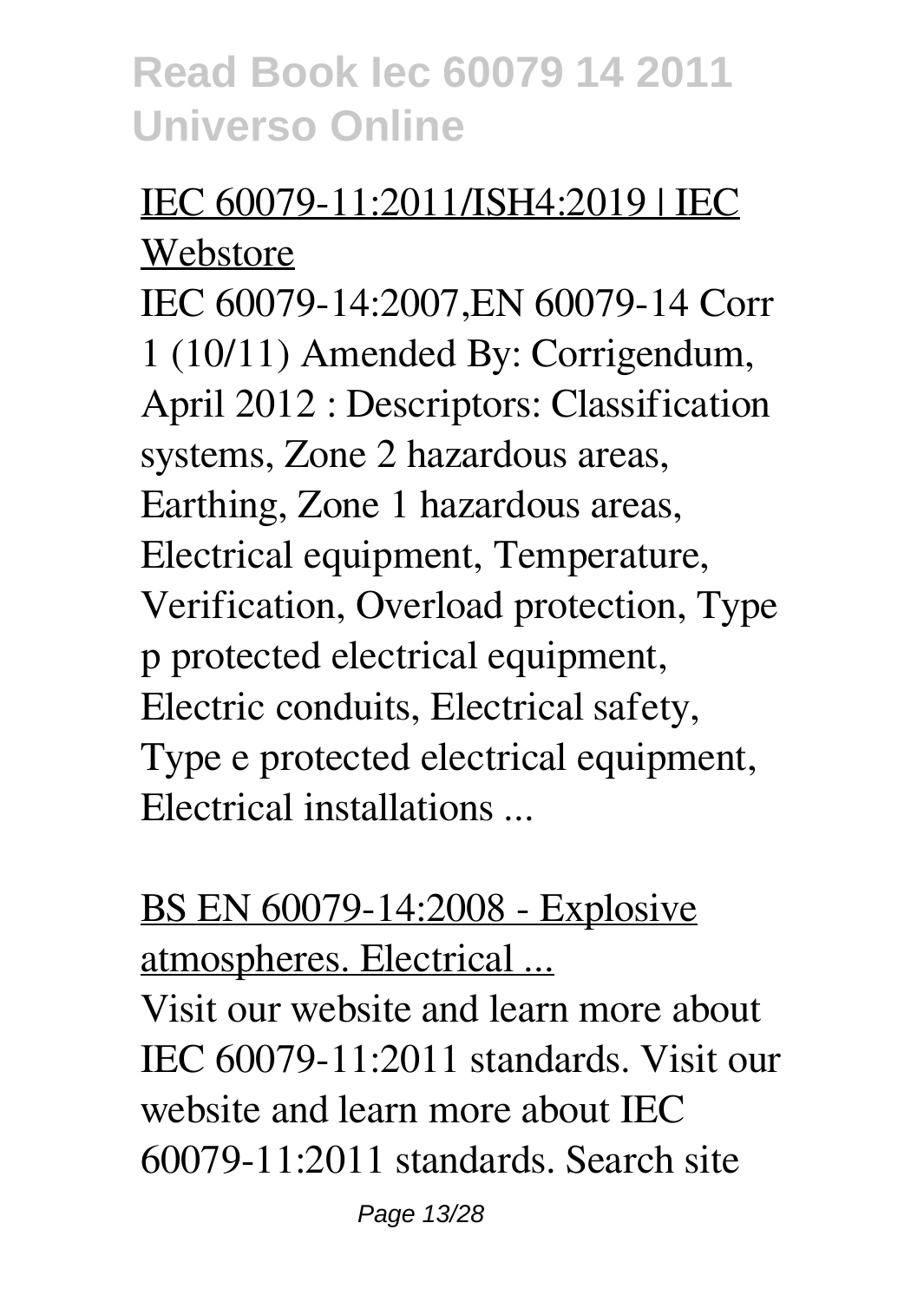or look for a standard. Close Search. Popular content. What is a Standard? Submitting a Proposal; Board & Leadership; Sectors; International; Popular Standards. Electrical installations (known as the Australian/New Zealand Wiring Rules) Bridge ...

#### IEC 60079-11:2011 - Standards

#### Australia

IEC 60079-11:2011 specifies the construction and testing of intrinsically safe apparatus intended for use in an explosive atmosphere and for associated apparatus, which is intended for connection to intrinsically safe circuits which enter such atmospheres.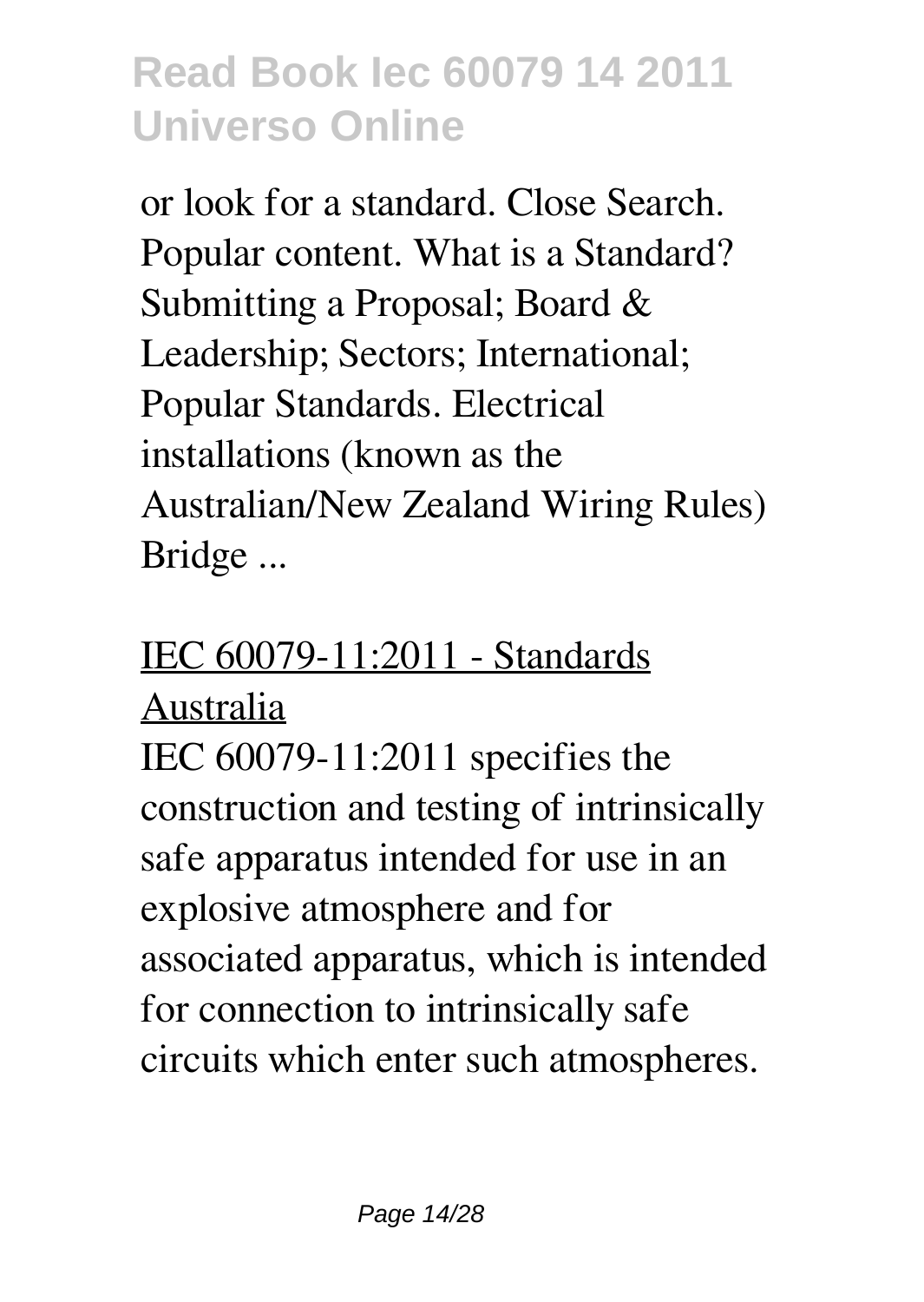IndEx Online #13 Ex n - Part 1 of 2 (IEC 60079-15: Edition 5) Ex n Protection - Part 1 of 2 (IEC 60079-15 Edition 5) **Selection of Electrical Equipment in Hazardous Areas** *IEC Hazardous Location Overview* **The Fundamentals of Hazardous Area Classifications** IndEx Online #13 Ex n - Part 2 of 2 (IEC 60079-15: Edition 4) Ex n Protection - Part 2 of 2 (IEC 60079-15 Edition 4) ????????? Subway Surfers - Official Launch Trailer **Part#3 Hazardous area classification, Electrical Equipment Marking in Hazardous area (Hindi/Urdu)** Protecting Electrical Equipment in Hazardous Locations Oprah Interviews Betty Broderick Who Killed Her Ex-Husband \u0026 New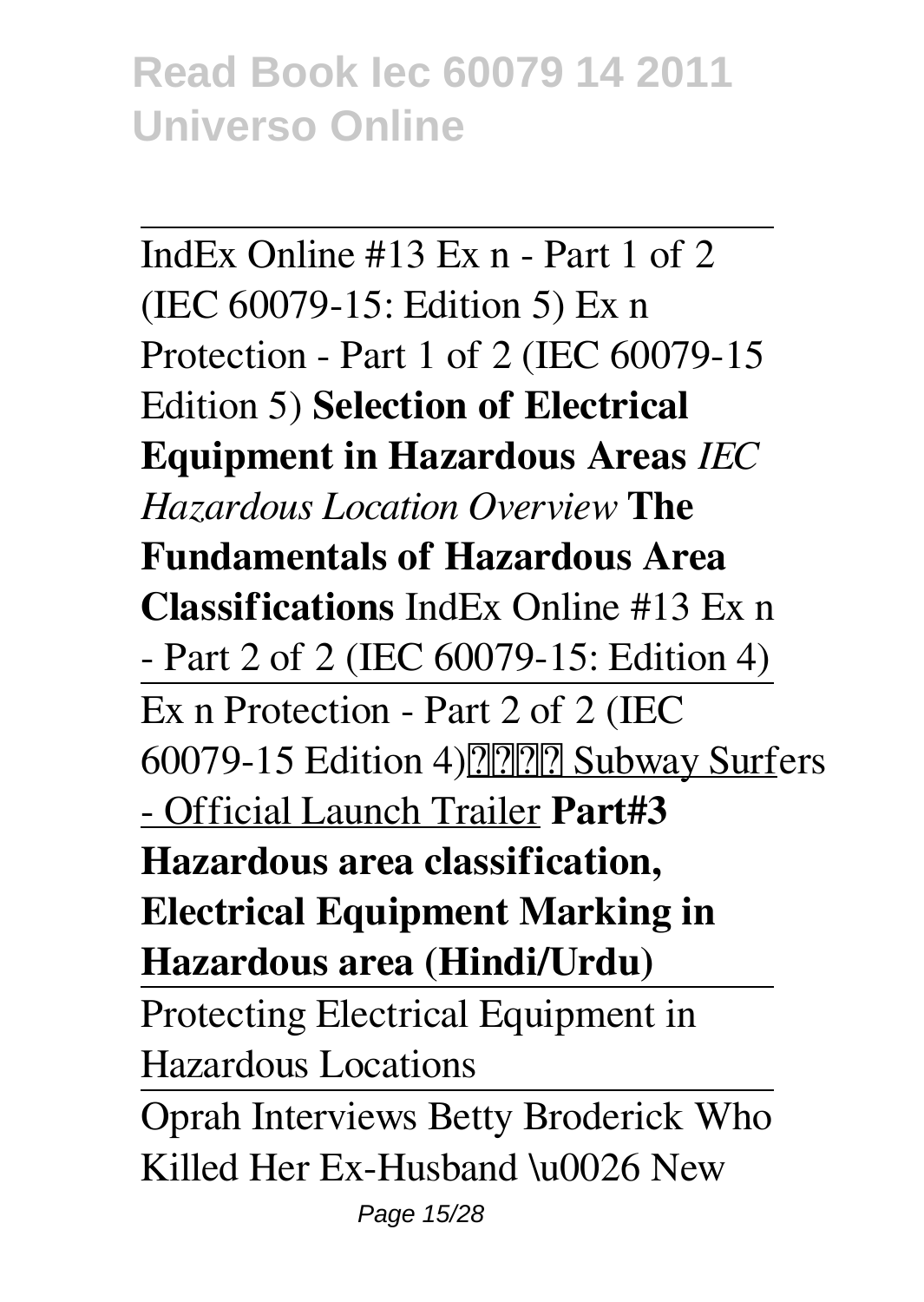#### Wife | The Oprah Winfrey Show | **OWN**

A New Standard for ATEX Webinar *What is Ground? Earth Ground/Earthing* IEC/TR 61641 Internal arc fault test *Exd explosion test How to read p\u0026id(pipe \u0026 instrument drawings) Rental Overview Surge / Combination Wave Generator for IEC / EN 61000 4 5* Appleton Electric - Understanding the NEC's Hazardous Location Guidelines 1996 IEC Standard || International Electrical Standard**Understanding Hazardous Area Classification** *Simply Explained: What Is Ex e and What Are the Configuration Options?* Understanding NEMA 7 enclosures *Temple Run Forever* ATEX – Principles and Practice Sizing Pull and Junction Boxes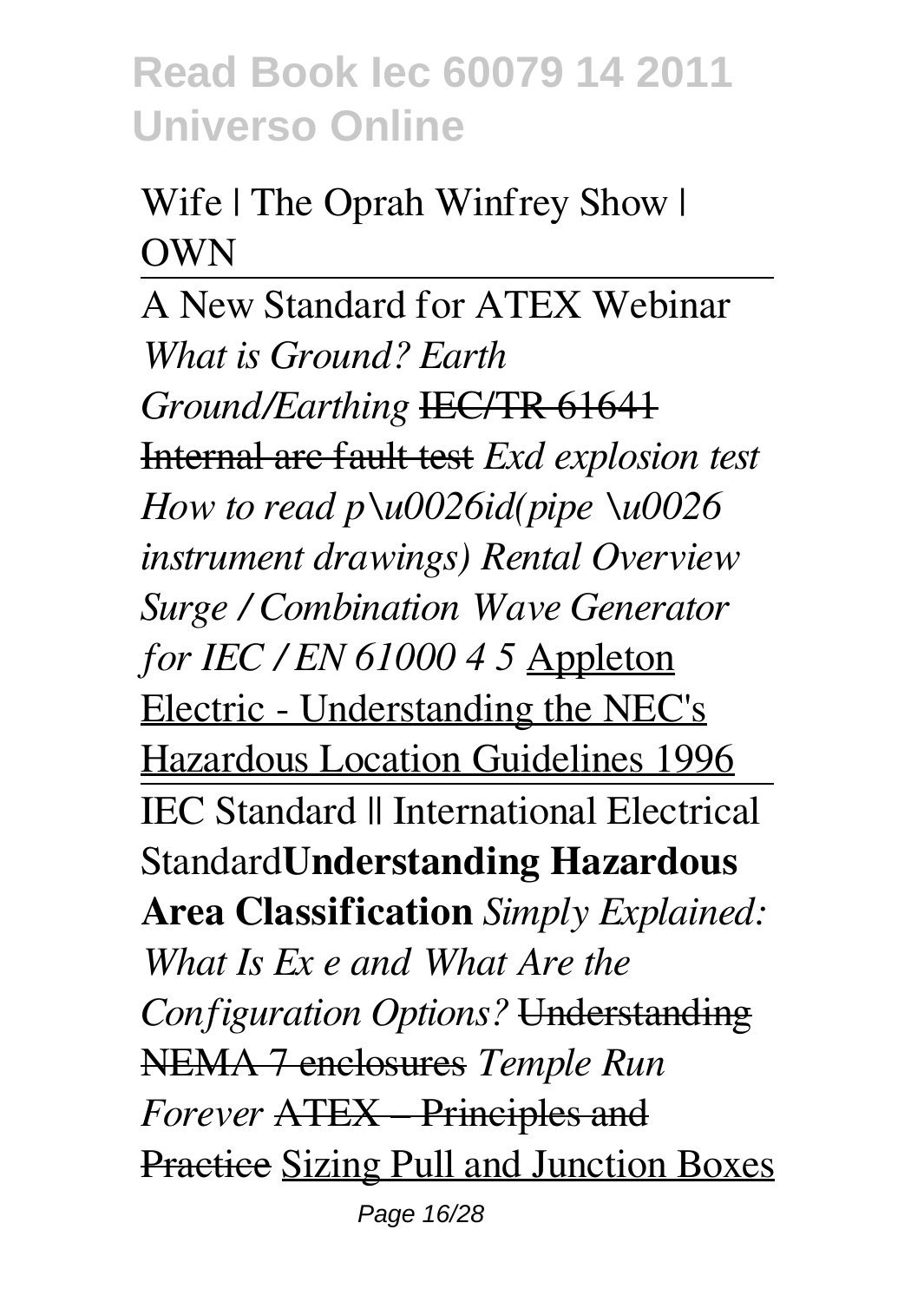made Easy Power cord simple fix for Apple's MacBook charger when it no longer charges *(Update) New Headway Elementary Student's Book 4th :All Units -01-12 Full How to do ATEX / DSEAR / IEC 60079 / Maintenance inspection with Beamex bMobile technology* **5 Myths of Electrical Design in Hazardous Locations** NEC Hazardous Location Overview Iec 60079 14 2011 IEC 60079-0:2011 specifies the general requirements for construction, testing and marking of electrical equipment and Ex Components intended for use in explosive atmospheres.

IEC 60079-0:2011 | IEC Webstore GOST IEC 60079-1-2013: Explosive atmospheres. Part 1. Equipment protection by flameproof enclosures

Page 17/28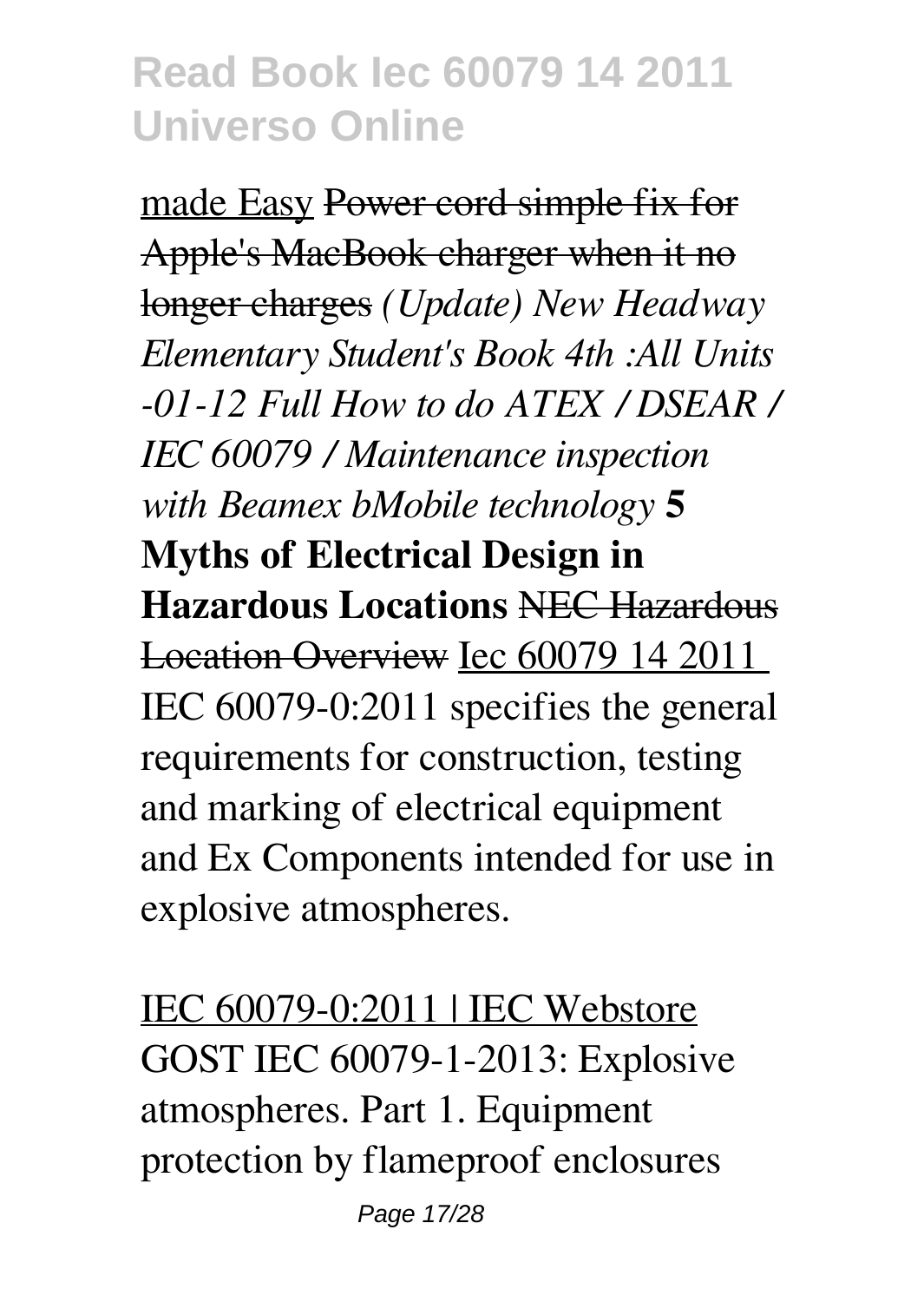«d» GOST IEC 60079-14-2013: Explosive atmospheres. Part 14. Electrical installations design, selection and erection. GOST IEC 60079-17-2011: Explosive atmospheres. Part 17. Electrical installations inspection and maintenance

### GOST IEC 60079-14-2011 - Russian Gost

There is currently a key difference between the current IEC 60079-14: 2013 Standard and previous versions of BS EN 60079 -14:2008 & IEC 60079- 14: 2007 for use of electrical equipment in potentially explosive atmospheres in that the IEC Standard currently allows the Duty Holder to use a 'standard' Ex certified flameproof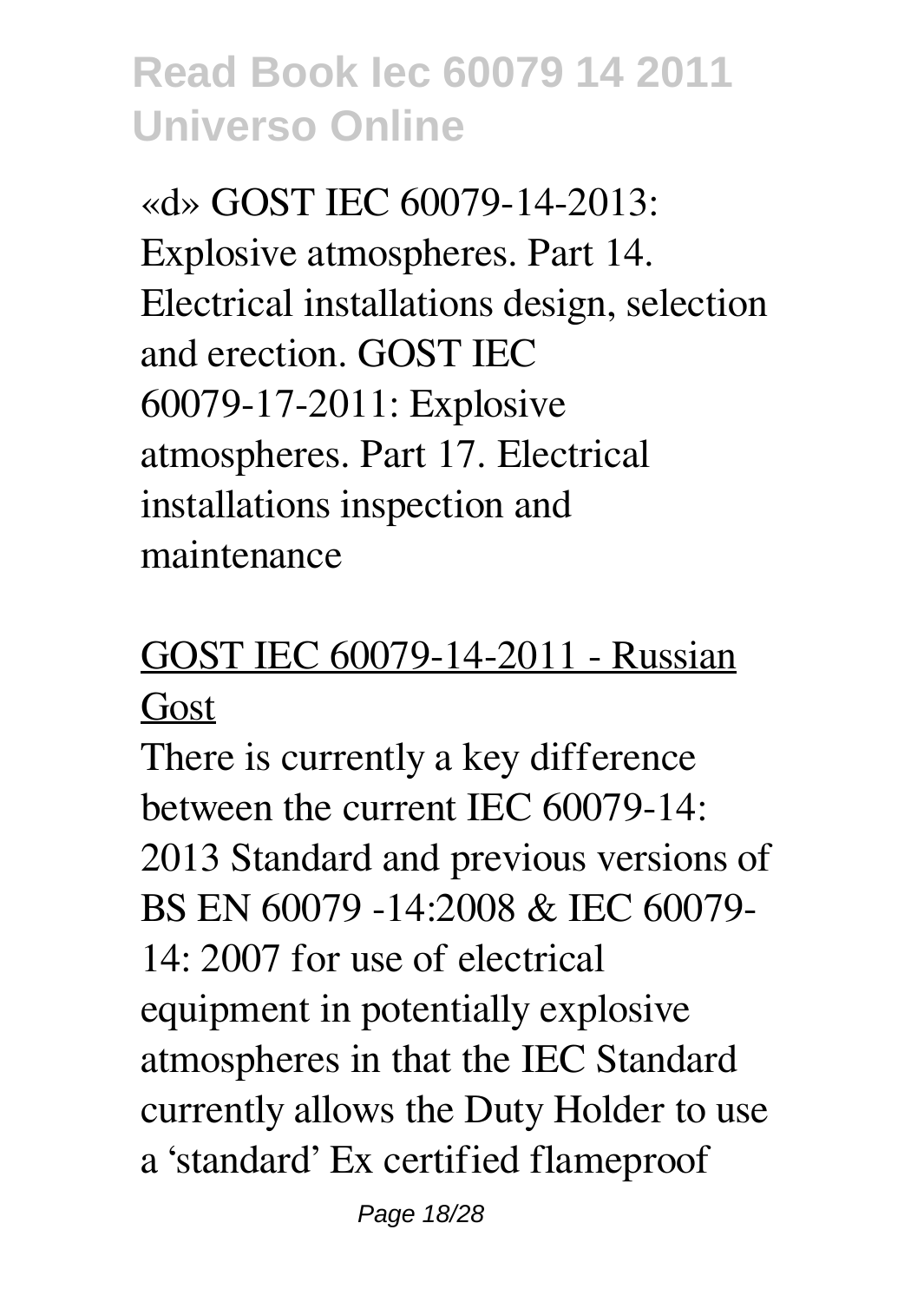gland as opposed to a Ex certified 'barrier gland' without the ...

Use of Barrier Glands in Potentially Explosive Atmospheres ... July 2012 INTERNATIONAL ELECTROTECHNICAL COMMISSION (IEC) SYSTEM FOR THE CERTIFICATION TO STANDARDS RELATING TO EQUIPMENT FOR USE IN EXPLOSIVE ATMOSPHERES IECEx 60079-14 FAR (New) TITLE: Facility Audit Report Form (FAR) – Installation and Initial Inspection (IECEx 03-3 Installation and Initial Inspection Scheme)

IECEx 60079-14 FAR (New) 19/30405943 DC BS EN IEC

Page 19/28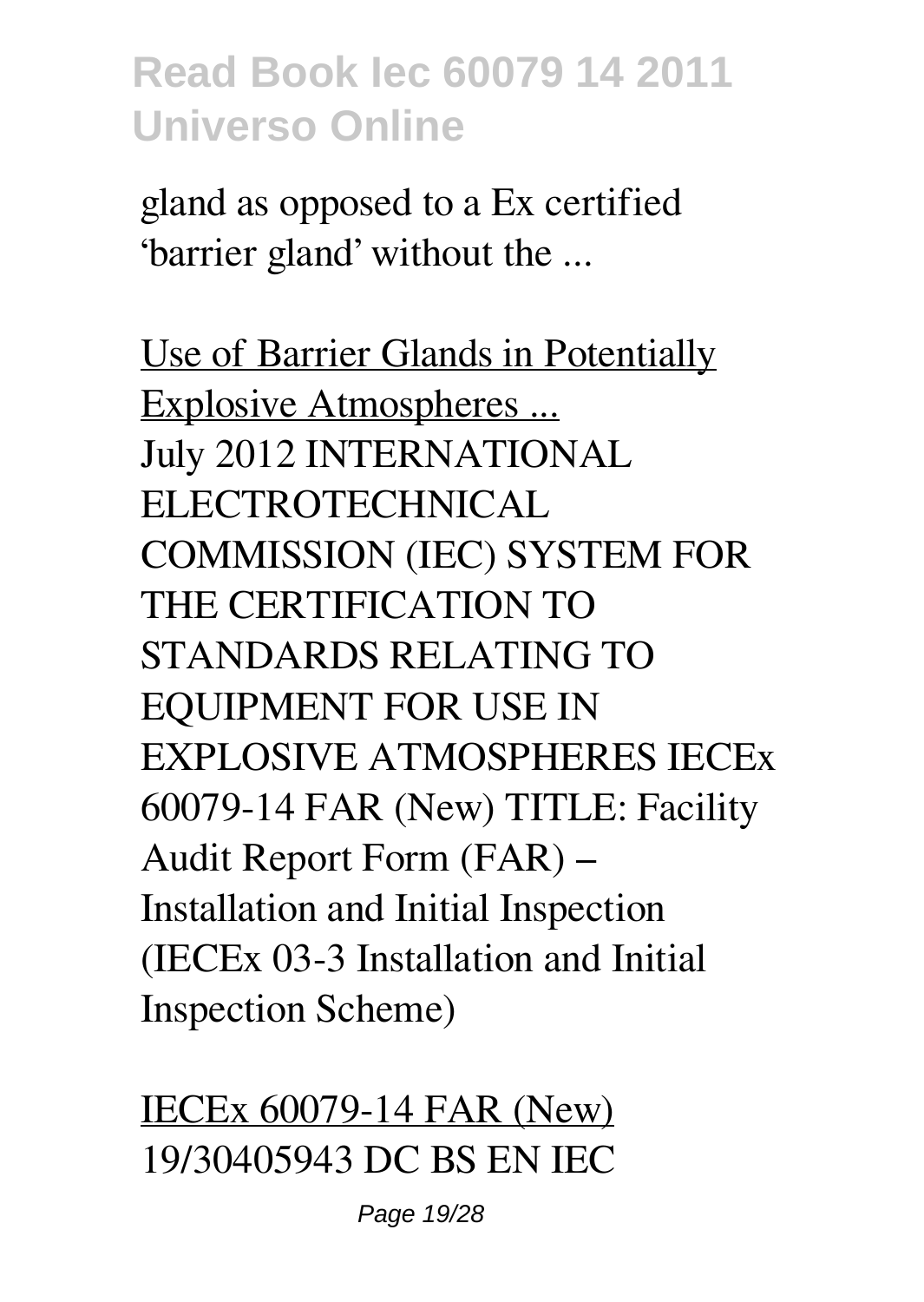60079-14. Explosive atmospheres. Part 14. Electrical installations design, selection and erection BS EN IEC 60079-0:2018 Explosive atmospheres. Equipment. General requirements BS EN 62745:2017+A11:2020 Safety of machinery. Requirements for cableless control systems of machinery

#### BS EN 60079-14:2014 - BSI -

#### **Standards**

It supersedes the previous edition published in 2011 as CAN/CSA-C22.2 No. 60079-11 (adopted IEC 60079-11:2006). It is one in a series of Standards issued by CSA Group under Part II of the Canadian Electrical Code.

### CAN/CSA C22.2 No. 60079-11-2014 - CAN/CSA-C22.2 NO. 60079 ...

Page 20/28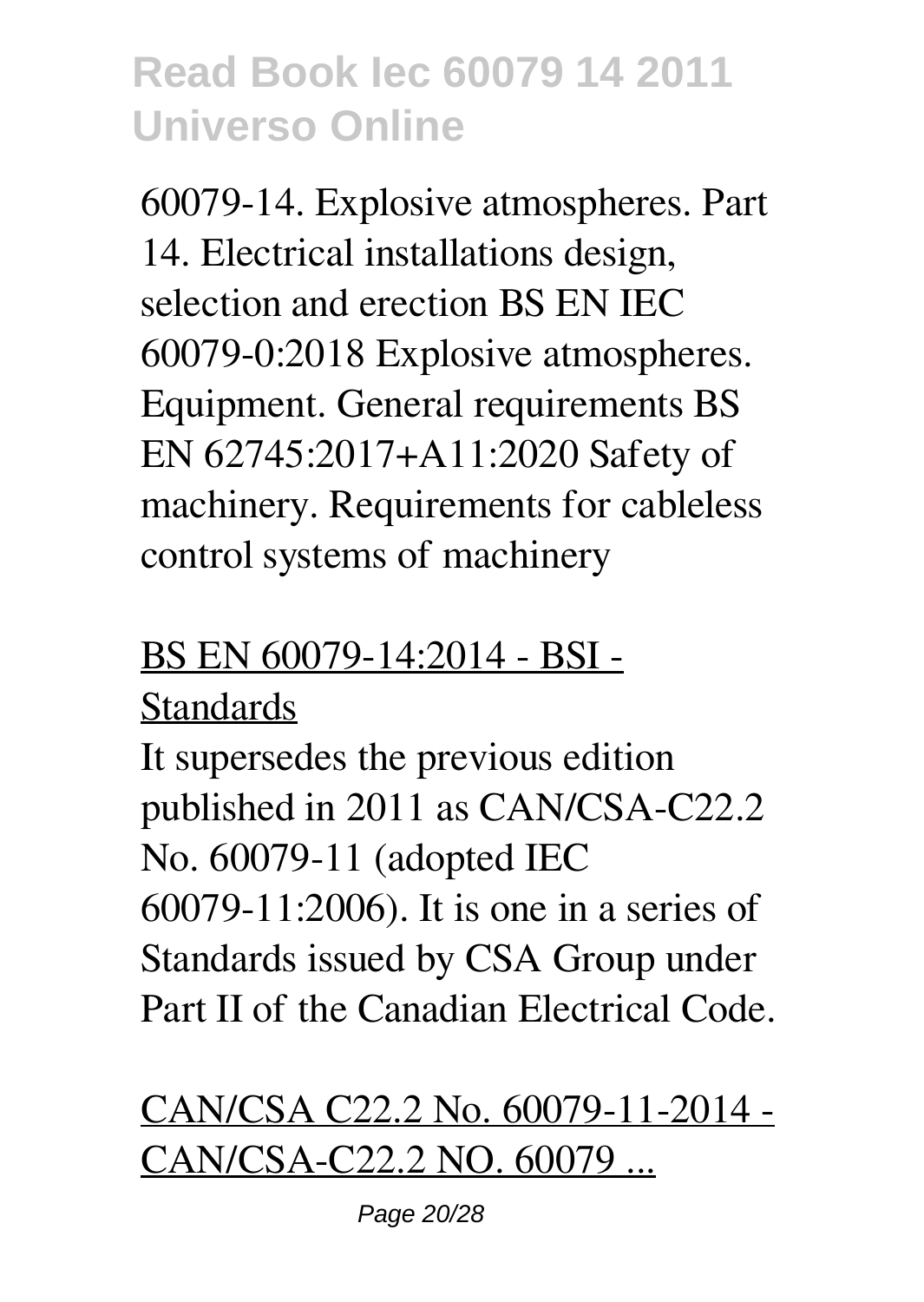IEC 60079-11:2011 specifies the construction and testing of intrinsically safe apparatus intended for use in an explosive atmosphere and for associated apparatus, which is intended for connection to intrinsically safe circuits which enter such atmospheres.

IEC 60079-11:2011 | IEC Webstore IEC 60079-14:2013 contains the specific requirements for the design, selection, erection and initial inspection of electrical installations in, or associated with, explosive atmospheres.

IEC 60079-14:2013 | IEC Webstore This sixth edition cancels and replaces the fifth edition of IEC 60079-11 published in 2006, the first edition of IEC 61241-11 published in 2005, and

Page 21/28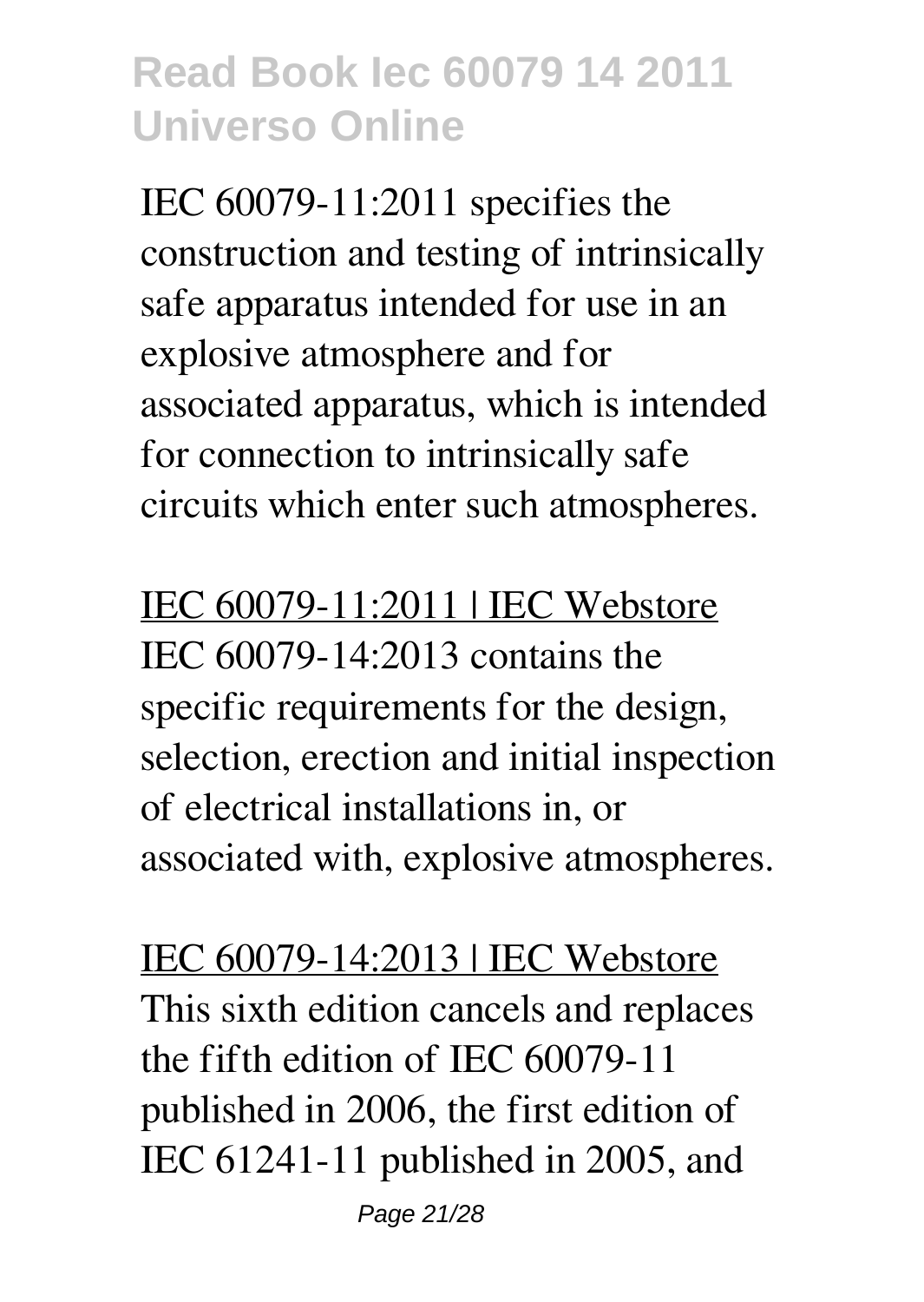partially replaces the second edition of IEC 60079-27 published in 2008 and constitutes a full technical revision. The significant changes with respect to the previous edition are listed below:<br/>  $\epsilon$ /> - Inclusion of non-edition specific references ...

NEK IEC 60079-11:2011 - standard.no IEC 60079-35-1:2011 specifies requirements for the construction, testing and marking of caplights, including caplights with a point of connection for other equipment, for use in mines susceptible to firedamp (Group I - electrical equipment for explosive gas atmospheres as defined in IEC 60079-0).

#### IEC 60079-35-1:2011 | IEC Webstore

Page 22/28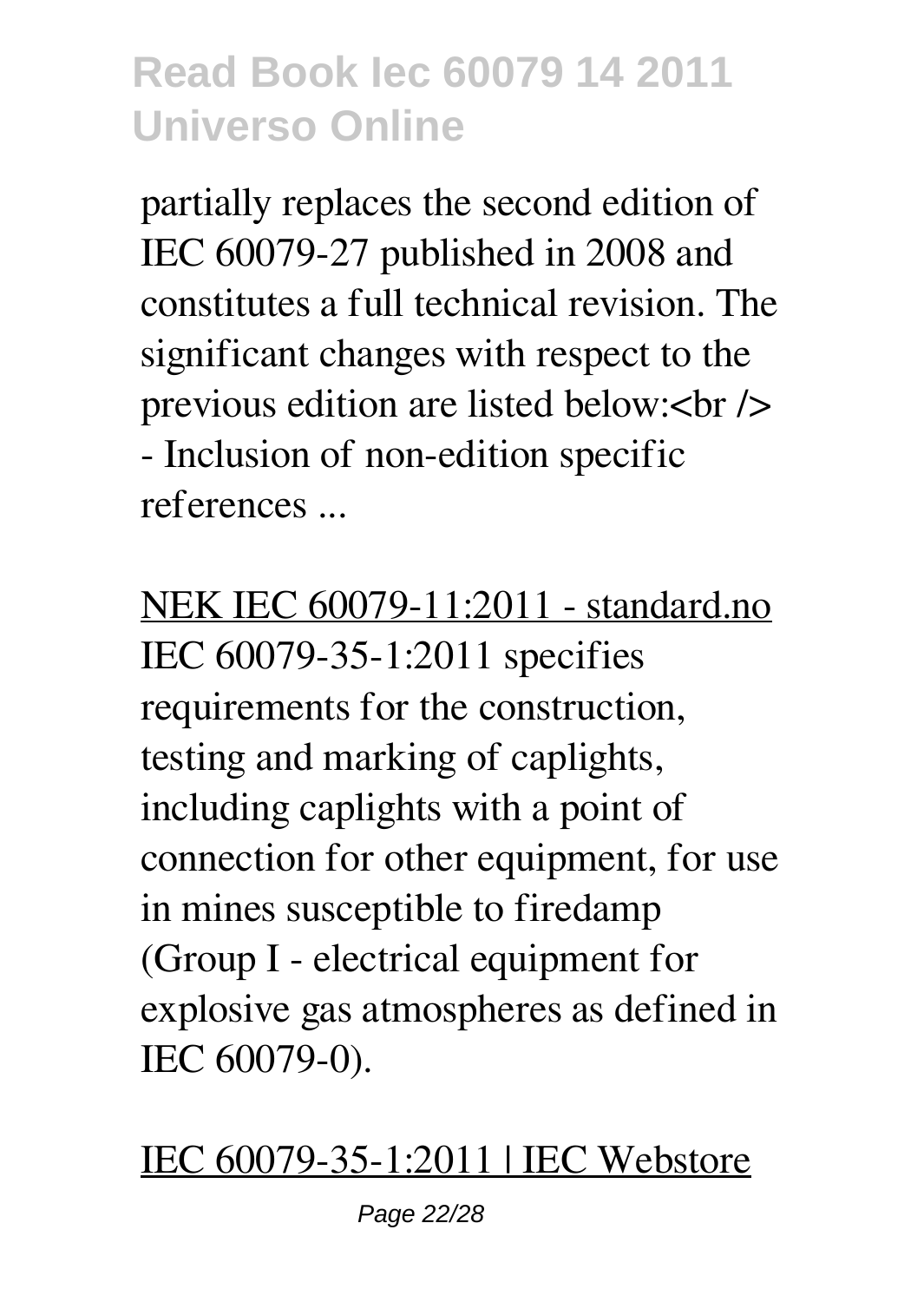IEC 60079-11:2011 specifies the construction and testing of intrinsically safe apparatus intended for use in an explosive atmosphere and for associated apparatus, which is intended for connection to intrinsically safe circuits which enter such atmospheres.

### IEC 60079-11:2011 RLV | IEC Webstore

After a great deal of debate, the new Hazardous Area Installation Standard EN60079-14:2014 has been issued and is published as an IEC and EN Standard. As a BS EN Standard there is a rather unusual section essentially saying that although the Standard is published, the UK takes issue with certain parts/changes!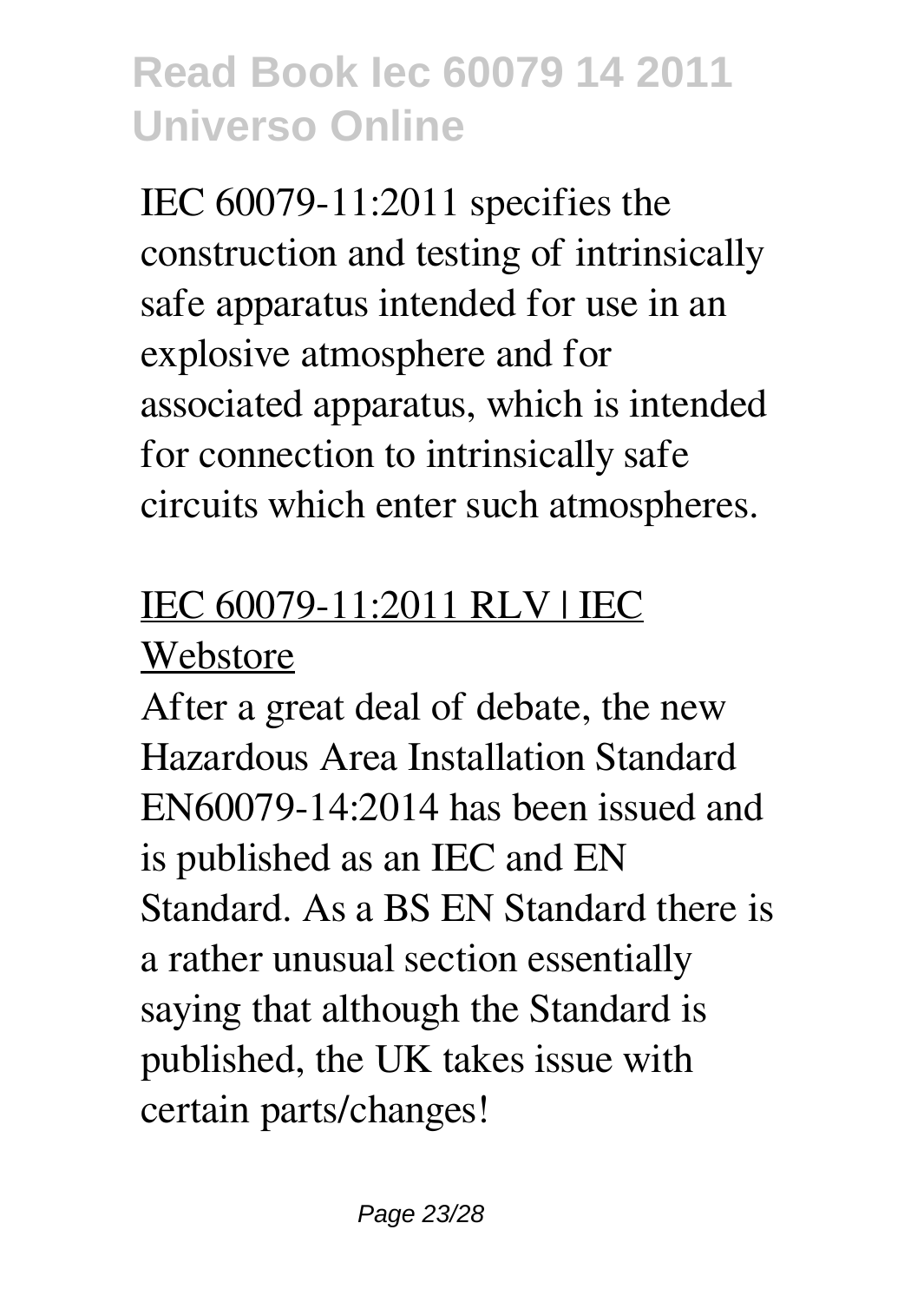#### New EN 60079-14:2014 Standard – Exveritas

IEC 60079-11:2011 specifies the construction and testing of intrinsically safe apparatus intended for use in an explosive atmosphere and for associated apparatus, which is intended for connection to intrinsically safe circuits which enter such atmospheres.

#### IEC 60079-11 Ed. 6.0 b:2011 - "Explosive atmospheres ... Need help? Please read our search engine FAQ or contact us if you can't find what you are looking for.. Tip: Refine your search with our advanced search form.

Search results | IEC Webstore An IECEx CoC that includes reference

Page 24/28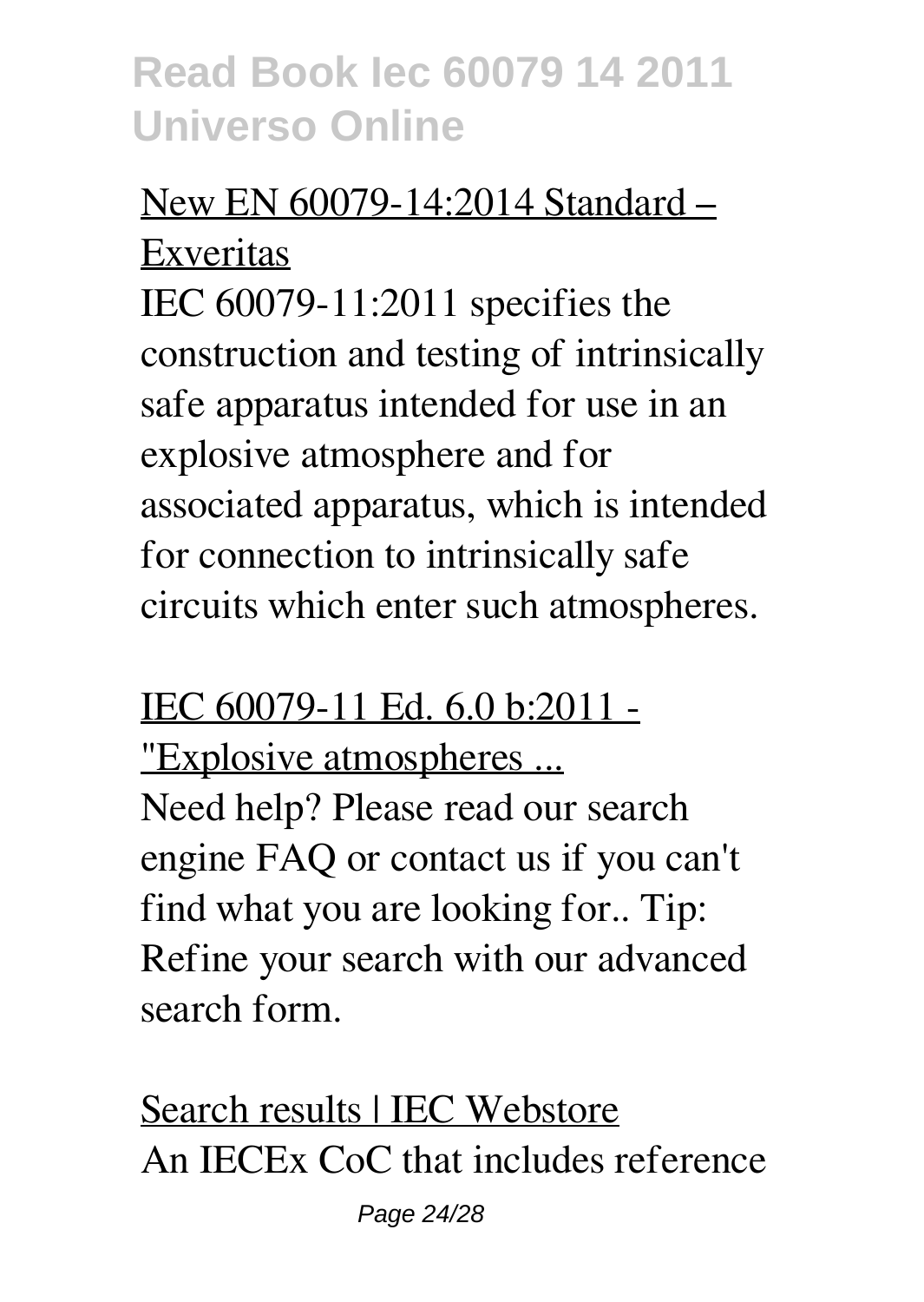to IEC 60079-14 shall state either within the IECEx CoC "Equipment" field, or as an attachment to the IECEx CoC, the specific Clauses of IEC 60079-14 that have been satisfied along with a schedule of Equipment including ALL items that comprise the Equipment assembly (including accessories such as entry devices, cable glands, blanking elements, breathing ...

#### IECEx

All discrete protective devices that can be schematically represented as individual devices apart from the cell are to be disabled for the purposes of testing according to IEC 60079- 11:2011, Subclause 10.5.3 b), regardless if they are located inside the cell or if they are external to the cell.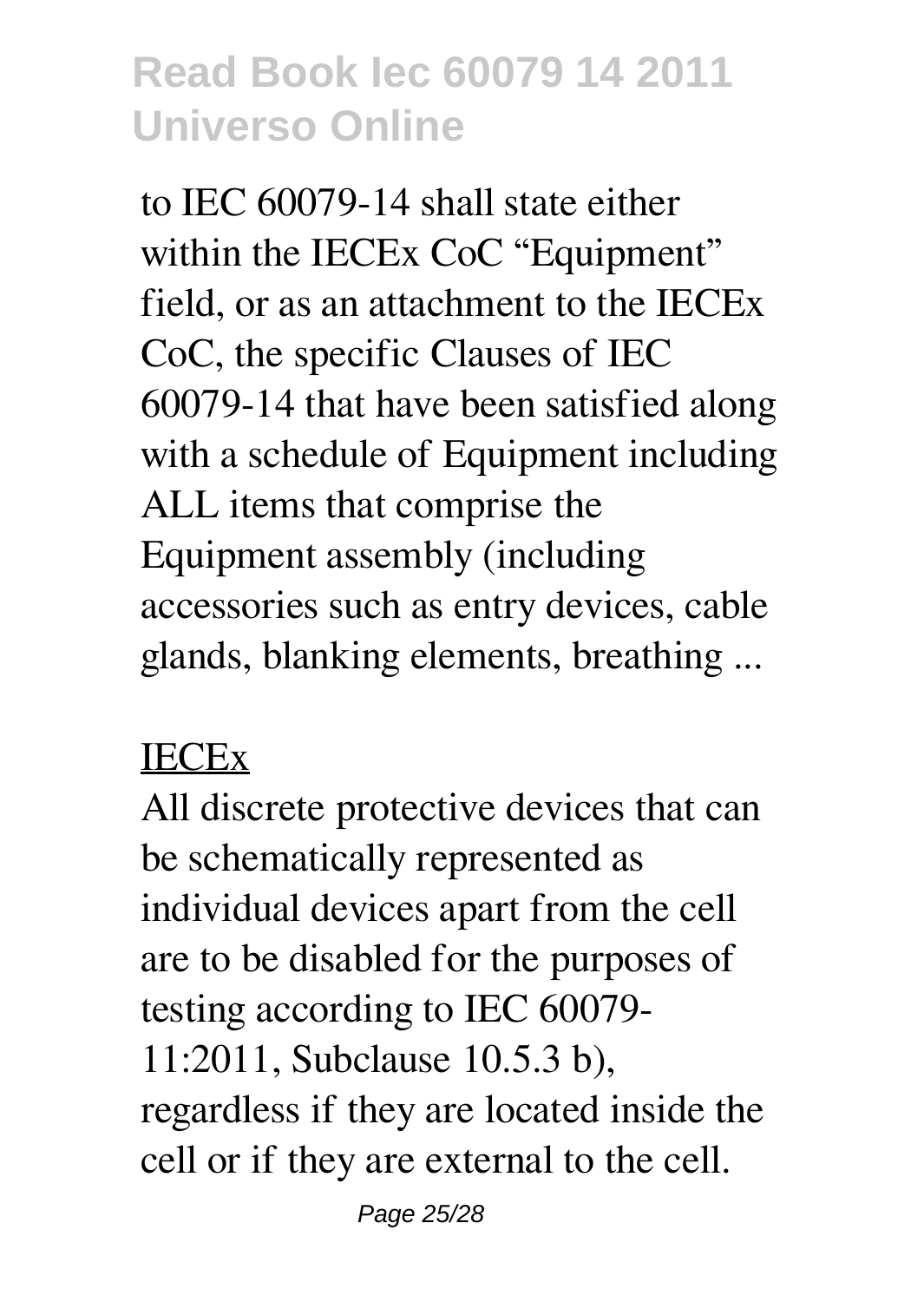#### IEC 60079-11 Edition 6.0 2011-06 - Exveritas IEC 60079-11:2011/ISH4:2019 Interpretation Sheet 4 - Explosive atmospheres - Part 11: Equipment protection by intrinsic safety "i" TC 31/SC 31G; Additional information; Download; English/French. 64062EN-FR. CHF 0.-Sign in to download. Additional information. Details; History; Work in progress; Tags; Publication type : International Standard: Publication date: 2019-04-16: Edition:  $6.0$  ...

#### IEC 60079-11:2011/ISH4:2019 | IEC Webstore

IEC 60079-14:2007,EN 60079-14 Corr 1 (10/11) Amended By: Corrigendum,

Page 26/28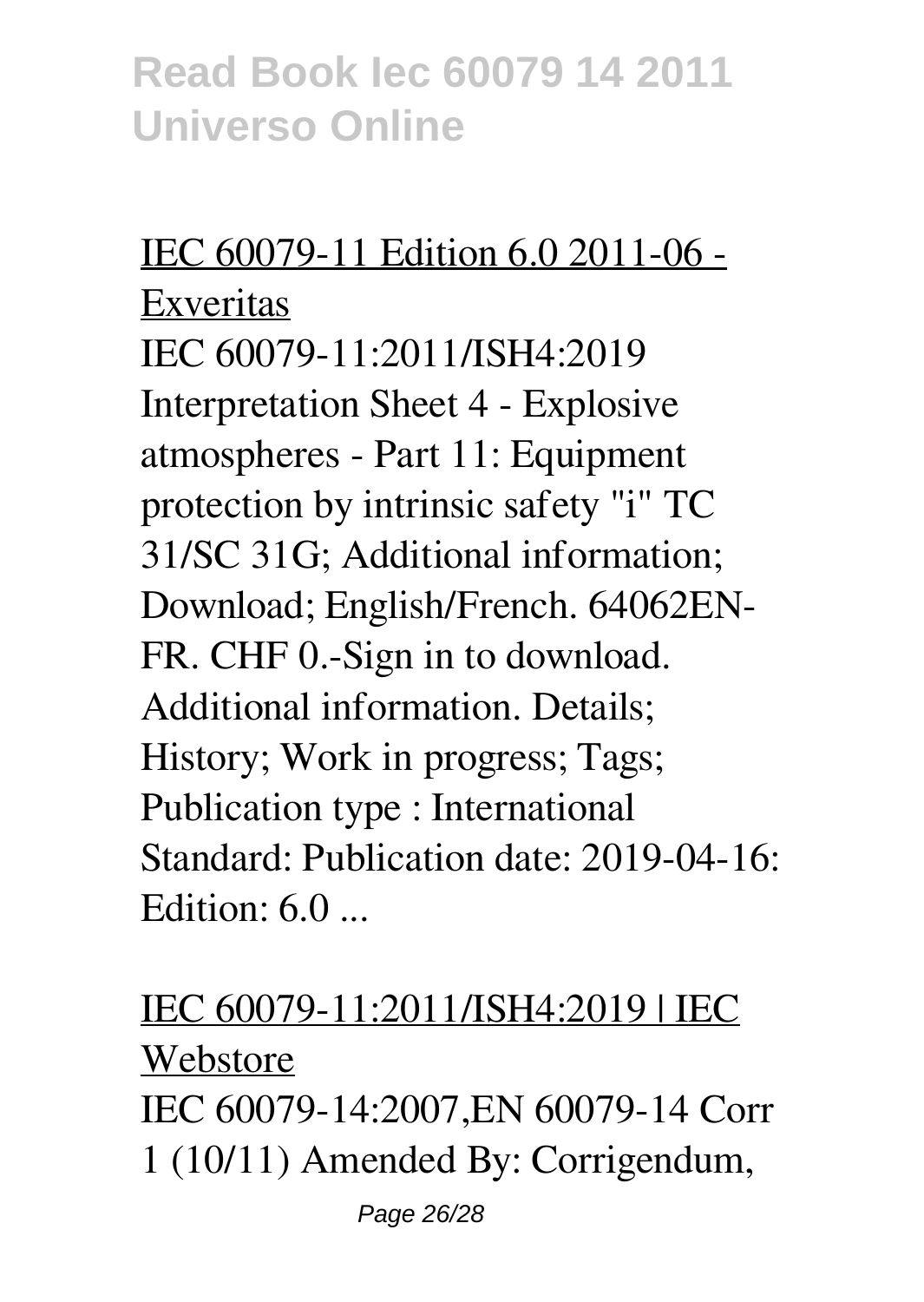April 2012 : Descriptors: Classification systems, Zone 2 hazardous areas, Earthing, Zone 1 hazardous areas, Electrical equipment, Temperature, Verification, Overload protection, Type p protected electrical equipment, Electric conduits, Electrical safety, Type e protected electrical equipment, Electrical installations ...

#### BS EN 60079-14:2008 - Explosive atmospheres. Electrical ...

Visit our website and learn more about IEC 60079-11:2011 standards. Visit our website and learn more about IEC 60079-11:2011 standards. Search site or look for a standard. Close Search. Popular content. What is a Standard? Submitting a Proposal; Board & Leadership; Sectors; International;

Page 27/28